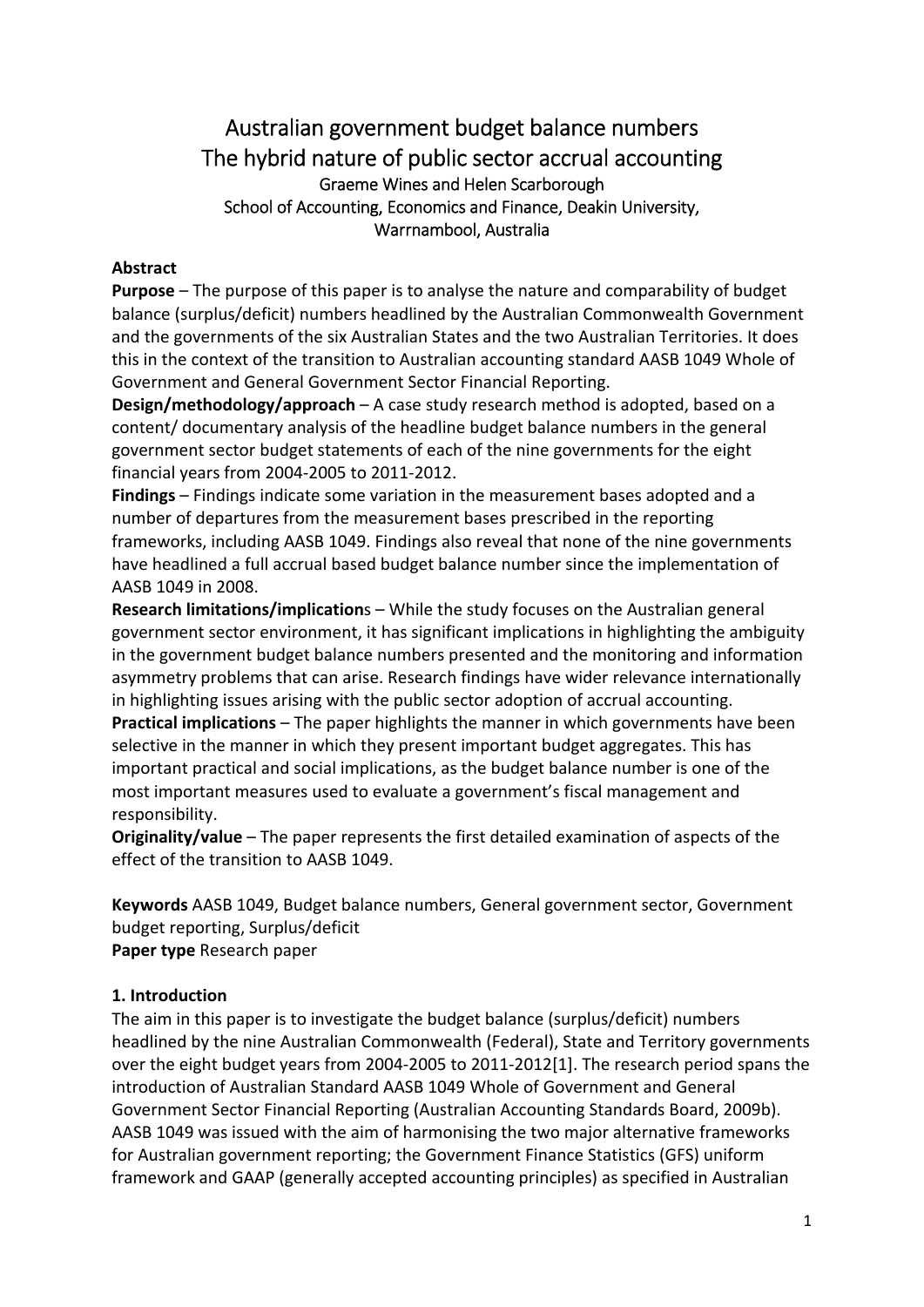Accounting Standards. Various writers recognised the problems and potential for confusion arising from the presence of the two alternative accounting and budget systems and the possibility for governments to select between, and modify, alternative bottom line numbers [2]. Accordingly, the aim of the present study is to examine the nature and comparability of budget balance numbers emphasised by the relevant governments in their budgets. Given that alternate measures for budget balance numbers are available under relevant standards and frameworks, the study seeks to address the following general research question:

RQ1. To what extent are the budget balance numbers headlined by the nine Australian Governments comparable and calculated in accordance with the relevant rules?

The paper addresses a gap in the literature by providing contemporary empirical evidence on the selection and presentation of budget (accounting) numbers in a public sector setting where an accrual-based accounting system has been implemented. Government budgets and budget transparency can be examined from an agency theory perspective (Hood, 2001; Benito and Bastida, 2009). Voters, taxpayers and the general public (the electorate) can be considered as principals for whom politicians and the government act as agents (Hood, 2001). Within this view, government budgets are central in fulfilling a monitoring function and in reducing information asymmetry between the principals and agents.

It has been recognised that there are gaps in our understanding of the implications of decisions to transform accounting, reporting and financial management processes from cash to an accrual footing (Carlin, 2005). This study addresses one aspect of that gap from an agency theory perspective.

The paper proceeds as follows. A theoretical background to government financial and budget reporting is provided in the following section, followed by a discussion of budget balance numbers and government financial reporting frameworks in Australia. The study's research questions and method are then outlined, followed by a presentation and discussion of research findings. A summary and conclusions section completes the paper.

### **2. Theoretical background to government financial and budget reporting**

Government budgets have, historically, been regarded by many as the most important statement by a government each year while, at the same time, being subject to considerable "mystique" (Higgins and Borthwick, 1990). Government budget papers have been considered to be "the most authoritative, timely, widely distributed and reported statements of each government's financial results and plans" (Allan, 1993, p. 77). As evidenced by the considerable media coverage they generate, this continues to be the case today.

One theoretical approach that can be applied to the issue of budget transparency is that of principal‐agent (agency) theory (Hood, 2001; Benito and Bastida, 2009). From an agency theory perspective, the "electorate" (voters, taxpayers and the general public) can be considered as the principals [3], for whom politicians and the government act as agents (Hood, 2001). In modern democracies, the distance between the electorate and the elected agents gives rise to the same kinds of principal‐agent problems as are encountered in the private sector (Bergman and Lane, 1990). In fact, it has been argued that principal‐agent problems in the public sector may be even more severe than those in the private sector. This is because, given the ambiguities of political life and uncertainty about the state of the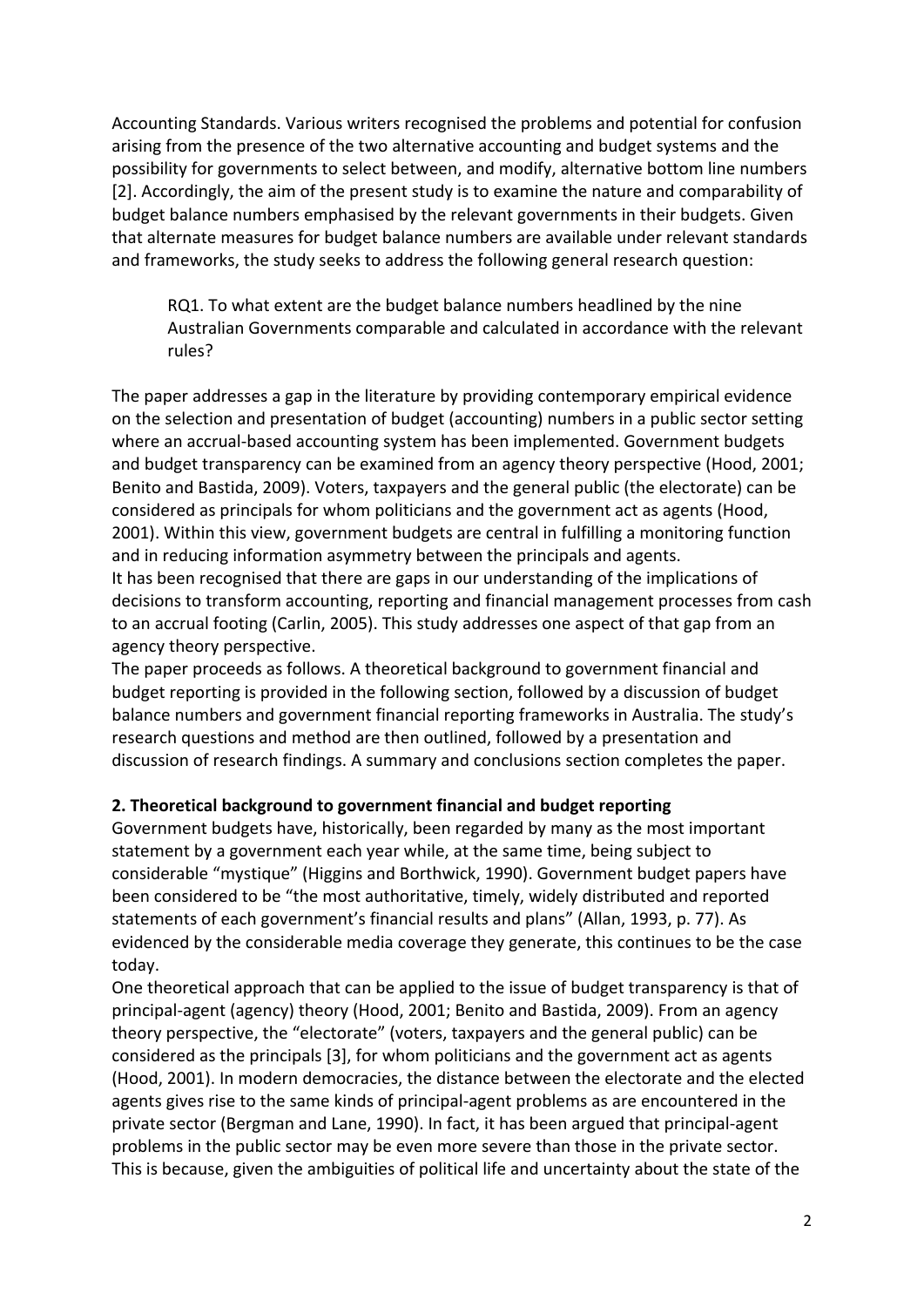

## **This is the authors' final peered reviewed (post print) version of the item published as:**

Wines, Graeme and Scarborough, Helen 2015, Australian government budget balance numbers: the hybrid nature of public sector accrual accounting*, Accounting research journal*, vol. 28, no. 2, pp. 120‐ 142.

# **Available from Deakin Research Online:**

http://hdl.handle.net/10536/DRO/DU:30077129

Reproduced with the kind permission of the copyright owner

**Copyright :** 2015, Emerald Group Publishing

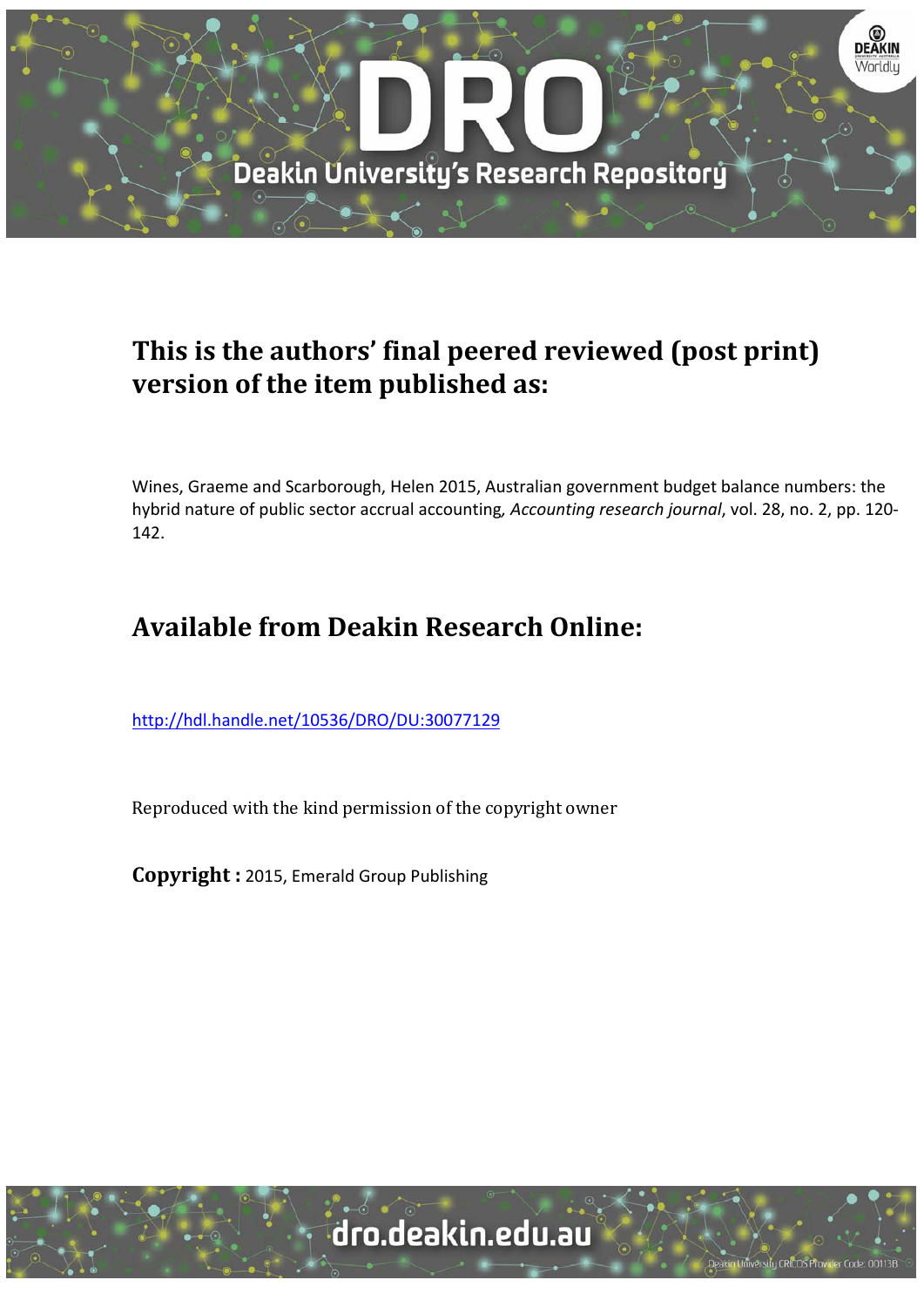environment, the implicit political contract tends to be underspecified (March and Olsen, 1989; Bergman and Lane, 1990).

One of the major aims of agency theory is to "find the most satisfactory way of negotiating, specifying and monitoring contracts so as to minimise the likelihood of violations resulting from opportunism on the part of the agent" (Boston et al., 1996, p. 30). All contractual arrangements between the state and the governed contain important elements of agency (Ross, 1973, p. 134). While contracts are usually thought of as formal and explicit legally binding ones, they can also be implicit, obligational or relational contracts that are relatively open‐ended and incomplete in form (Boston et al., 1996). Boston (1995, p. 11) refers to these contracts as being in the nature of "mutual undertakings".

Budget reporting combines aspects of both formal and informal contracting with respect to the monitoring of government behaviour. Governments are required to comply with legislation and various general reporting guidelines in preparing budgets. However, the specific accounting requirements may not necessarily be tightly specified and, as will be illustrated in this paper, may allow considerable scope for flexibility and alternative presentations in government budget papers.

The management of many principal‐agent relationships is complicated by incomplete information, asymmetrical information and various uncertainties (Boston et al., 1996). A particular difficulty is that information about an agent's actions is not only imperfect but skewed in favour of the agent, yielding adverse selection and moral hazard problems that must somehow be managed (Moe, 1984). In the budget setting, an individual government has access to information that the electorate, as principal, does not. Given political processes, governments have an incentive to exploit this situation to their advantage, particularly given the difficulty of observing their behaviour. This is particularly the case for government budget surplus/deficit numbers. Terms such as creative accounting, accounting devices, fiscal illusion and fiscal gimmickry have been used when referring to strategies designed to influence reported government budget balance numbers, with these strategies aimed at putting the best possible gloss on the accounts (Easterley, 1999; Koen and van den Noord, 2005; Irwin, 2012). In terms of agency theory, such strategies have monitoring and asymmetrical information implications.

A central tenet of agency theory is that the design of an efficient incentive structure also requires the development of monitoring systems and mechanisms for inducing agents to reveal as much of their privately held information as possible (Moe, 1984). In the context of government accountability, the preparation and publication of clear and understandable budgets is central to this accountability and monitoring function. Higher levels of disclosure and transparency can lessen information asymmetry and the principal‐agent problem (Benito and Bastida, 2009). But it must be recognised that budget rules are political rules that are made and enforced by political leaders (Schick, 2003; Benito and Bastida, 2009). Hence, as noted above, the accounting provisions related to the specific calculation of a government's budget balance number may not be tightly specified and may allow for a considerable degree of latitude. This can affect the monitoring of politicians by the electorate.

**3. Budget balance numbers and government financial reportin**g frameworks in Australia Governments have implemented significant reforms within the Australian public sector over the past two to three decades (Guthrie, 1998; Carlin and Guthrie, 2003). These reforms, referred to generally under the heading New Public Management or NPM (Hood, 1991), aim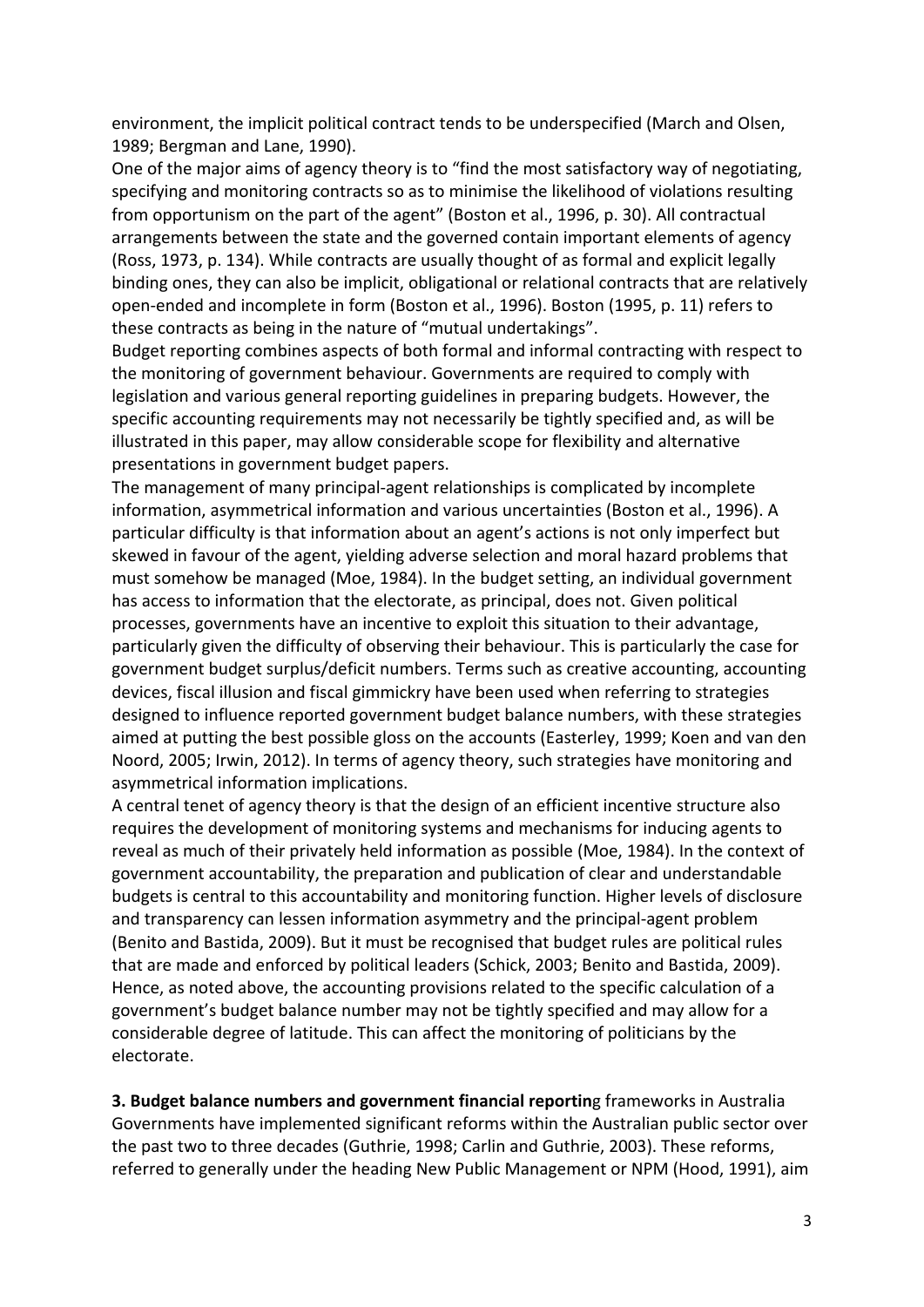to drive more "efficient", "effective" and "accountable" public services (Guthrie et al., 2003). The NPM reforms have incorporated accounting and management technologies drawing on private sector performance criteria and practices and market‐based activities (Carlin and Guthrie, 2003; Lapsley, 2009; Lapsley et al., 2009; Wanna, 2010a, 2010b). From the early 1990s, a demand arose for performance to be reported in terms of accrual‐, rather than cash‐based, financial information (Guthrie, 1998). However, the presence of the two alternative GFS and GAAP accounting and budget systems in Australia caused problems and potential for confusion. At the direction of the Australian Financial Reporting Council (FRC, 2002), the Australian Accounting Standards Board (AASB), therefore, sought to harmonise the two frameworks, and accounting standard AASB 1049 (AASB, 2006, 2007, 2009b) was issued to fulfil this aim. These frameworks and developments, and the alternate bases for the calculation of government budget balance numbers, are discussed in the following sub‐sections.

#### 3.1 *GFS framework*

Adopted by the Australian Bureau of Statistics (ABS), the GFS framework is based on the international equivalent developed by the International Monetary Fund (IMF, 2001) and on the United Nations System of National Accounts (United Nations, 1993). The GFS framework provides for the recording of data on an accruals basis, but with supplementary data recorded on a cash basis (ABS, 2003, 2005)[4].

The statistical concepts underlying the GFS framework are designed to enable the preparation of uniform economic statistics for all IMF member countries (ABS, 2005, p. 5). The term "government finance statistics" refers to "statistics that measure the financial activities of government and reflect the impact of those activities on other sectors of the economy" (ABS, 2005, p. 1). While, in developing the GFS framework, the ABS worked closely with the accounting standard setting authorities, it was conceded that "differences between accounting and statistical concepts are inevitable because they serve different purposes" (ABS, 2005, p. 5).

An operating (income) statement prepared in accordance with the GFS framework presents details of revenue and expense transactions and the net acquisition of non‐financial assets for an accounting period. Two major alternative budget balance (surplus/deficit) measures can be drawn from the statement. It must be emphasised, though, that the GFS operating statement is based on transactions only (ABS, 2005, para. 2.119). The first section of the operating statement comprises revenues less expenses arising from transactions, this resulting in the net operating balance. The revenues and expenses are calculated on an accruals basis, with depreciation included as an expense (ABS, 2005, para. 2.61). The GFS net operating balance represents the "change in net worth due to transactions" (ABS, 2005, para. 2.113). It is noteworthy that, being a transaction‐based measure of performance, the GFS net operating balance does not represent a full accrual accounting measure of net income[5].

The second section of the GFS operating statement deducts the net acquisition of non‐ financial assets from the net operating balance. Depreciation expense is added back to avoid double counting, with this results in the net lending/borrowing balance. This balance is also referred to as the fiscal balance (Commonwealth Treasury, 2011b, pp. 1‐5). Also prepared pursuant to the GFS framework is a cash flow statement (ABS, 2005, para. 2.122). The GFS cash flow statement presents cash flows dissected between operating, investment and financing activities, with cash flows from investment activities further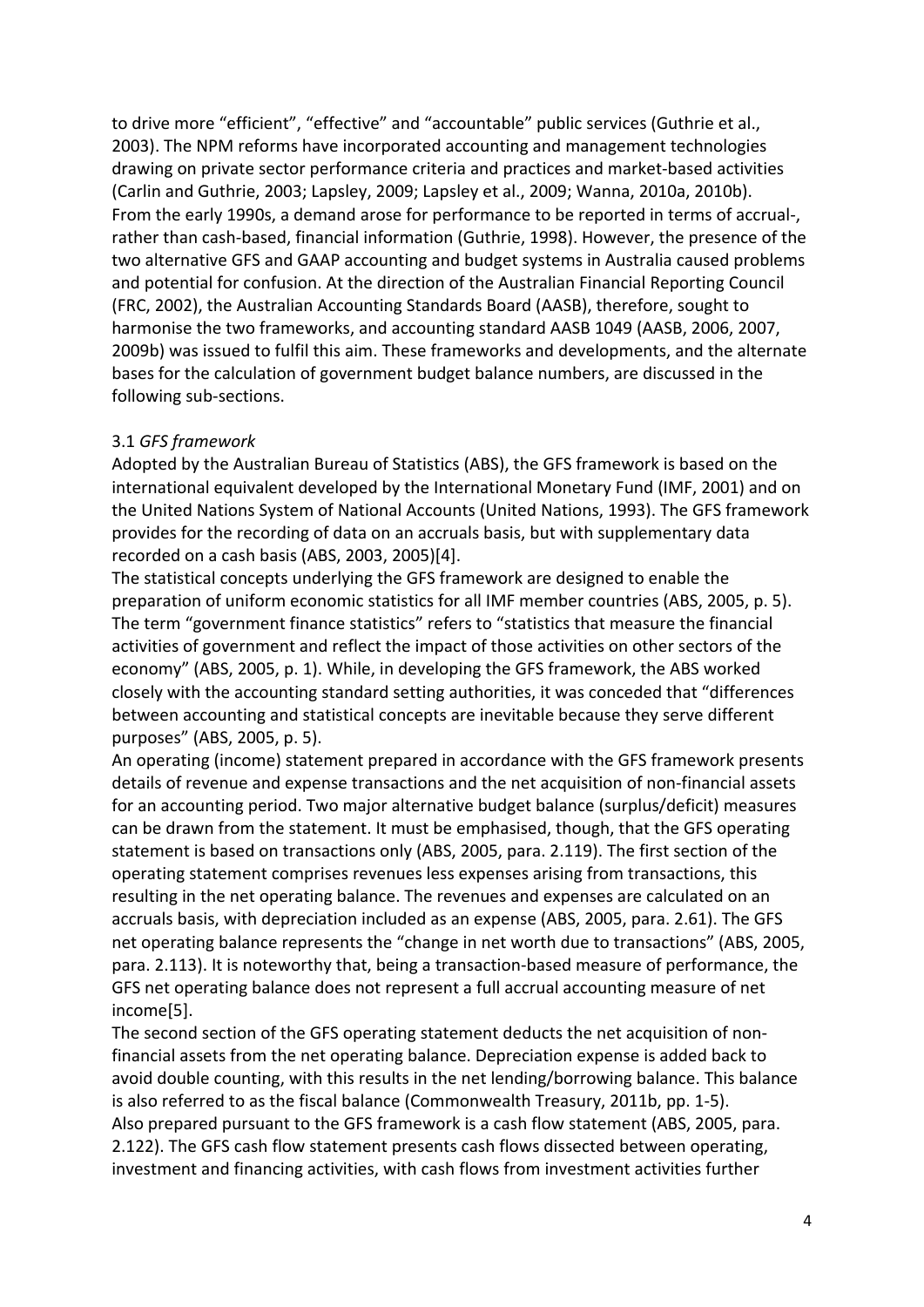dissected according to whether they are investments in non‐financial assets, financial assets for policy purposes or financial assets for liquidity management purposes. The cash-based measure of the budget balance is calculated as the net cash flows from operating activities plus net cash flows from the acquisition and disposal of non‐financial assets.

#### *3.2 GAAP and Australian Accounting Standards pre‐AASB 1049*

In parallel with the GFS framework, the Australian accounting profession developed a number of public sector accounting standards. AAS 31 Financial Reporting by Governments, requiring the use of a full accrual basis of accounting, was the standard applicable to Australian government sector reporting (Public Sector Accounting Standards Board, 1998). Reflecting a full accrual accounting basis, the budget balance (operating surplus/ deficit, or operating result) calculated pursuant to AAS 31 exhibited important differences to the GFS transactions‐based net operating balance. Major differences related to accounting for asset writedowns (treated as operating expenses under AAS 31 but negative equity revaluations pursuant to the GFS framework), other gains and losses on assets (not included as revenues or expenses under GFS), bad and doubtful debts (not recognised under the GFS framework) and the acquisition of defence weapons platforms (capitalised and depreciated under AAS 31 but expensed at the time of acquisition pursuant to the GFS framework)[6].Material variation between the budgeted GFS net operating balance and the AAS 31 budget balance resulted from the above accounting policy differences. For example, the Commonwealth Government's 2004‐2005 budgeted GFS net operating balance amounted to a surplus of \$1 496 million, while AAS 31 accounting treatments resulted in a budget deficit of \$355 million (Wines and Scarborough, 2006).

### *3.3 GFS/GAAP convergence and AASB 1049*

In addition to Australia's adoption of international financial reporting standards from 1 January 2005 for private sector reporting entities, the Australian Financial Reporting Council (FRC) also adopted a parallel convergence strategy for public sector financial reporting (FRC, 2002). Exposure draft ED 142 Financial Reporting of General Government Sectors by Governments (AASB, 2005) was released in July 2005. This was subsequently issued as accounting standard AASB 1049 in September 2006 to apply to annual reporting periods beginning on or after 1 July 2008 (AASB, 2006). The standard was revised and reissued as AASB 1049 Whole of Government and General Government Sector Financial Reporting in September 2007 (AASB, 2007) and then again in August 2009 (AASB, 2009b). Financial statements prepared in accordance with AASB 1049 continue to present three budget balance numbers that are consistent with the GFS framework:

- (1) the net operating balance (that is, the net result from transactions);
- (2) the net lending/borrowing (fiscal) balance; and
- (3) the cash surplus/deficit[7].

Also calculated pursuant to AASB 1049 is a budget balance number that represents a final accrual accounting surplus/deficit measure that is equivalent to the net profit number produced by private sector entities in accordance with Australian Accounting Standards. This is referred to as the Operating Result. As noted earlier, the difference between the net operating balance and operating result is that the latter includes various non‐transaction other economic flows, consistent with full accrual accounting principles. Examples of these other economic flows include impairment losses, fair value adjustments and other asset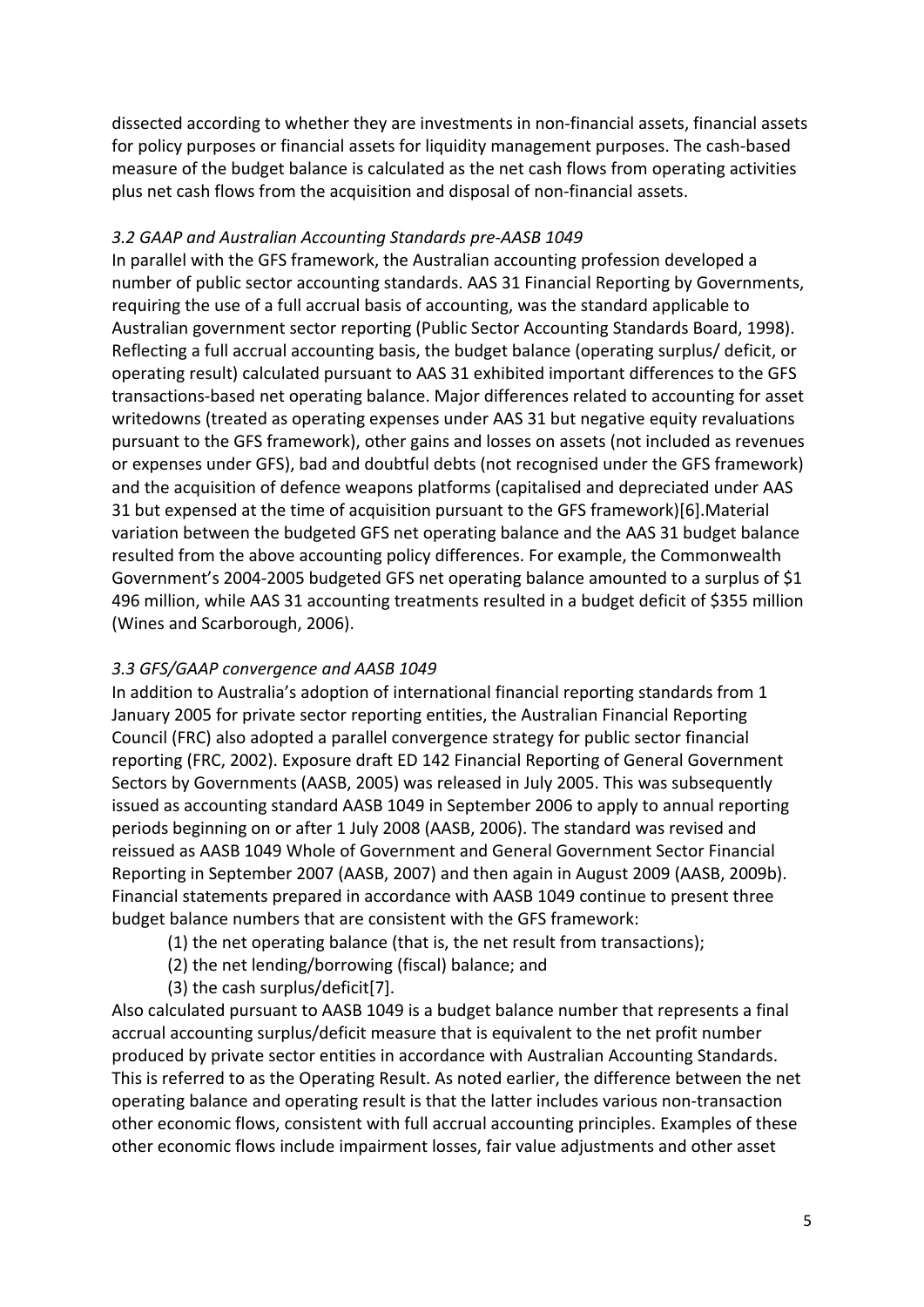writedowns, foreign exchange gains and losses, superannuation fund gains and losses and expenses recognised via accrual provisions.

To illustrate these calculations, Table I presents a summary of the alternative budget balance numbers taken from the 2011‐2012 budgeted financial statements of the Australian Commonwealth Government and the Victorian and Queensland State Governments. The table indicates derivation of the following four major alternative budget balance numbers:

- (1) net operating balance (from transactions);
- (2) operating result;
- (3) net lending/borrowing (fiscal) balance; and
- (4) cash surplus/deficit.

As shown in Panel B of Table I, there is considerable variation in the four budget balance measures for each government.

Table 1. Summary of 2011-2012 general government sector budget balance numbers for the Australian Commonwealth, **Victoria and Queensland.**

|                                                                                                            | C/W\$<br>million | VIC <sup>\$</sup><br>million | QLD \$<br>million |
|------------------------------------------------------------------------------------------------------------|------------------|------------------------------|-------------------|
| Panel A: calculation of alternate budget balance numbers                                                   |                  |                              |                   |
| Accrual measures of surplus/deficit                                                                        |                  |                              |                   |
| Revenue                                                                                                    | 3,49,961         | 47.439                       | 43,007            |
| Less expenses (including depreciation)                                                                     | (3,65,817)       | (47.299)                     | (47,065)          |
| Net operating balance (from transactions)                                                                  | (15,857)         | 140                          | (4,058)           |
| Other economic flows included in operating result                                                          | (1,667)          | (76)                         | (97)              |
| Operating result*                                                                                          | (17,524)         | 64                           | (4, 155)          |
| Net operating balance (as above)                                                                           | (15,857)         | 140                          | (4.058)           |
| Less net acquisition of non-financial assets                                                               |                  |                              |                   |
| Purchase of non-financial assets                                                                           | 10,561           | 4,119                        | 7,180             |
| less sales of non-financial assets                                                                         | (1.361)          | (302)                        | (226)             |
| less depreciation                                                                                          | (5,636)          | (2,345)                      | (2,872)           |
| plus change in inventories                                                                                 | 578              | (13)                         | 39                |
| plus other movements in non-financial assets                                                               | 263              | 1,250                        | 213               |
| Total net acquisition of non-financial assets                                                              | (4,405)          | (2,709)                      | (4,334)           |
| Net lending/borrowing (fiscal) balance                                                                     | 20,262)          | (2,569)                      | (8,392)           |
| Cash measure of surplus/deficit                                                                            |                  |                              |                   |
| Cash receipts from operating activities                                                                    | 3,41,029         | 47,522                       | 45,668            |
| Cash payments for operating activities                                                                     | (3,51,474)       | (45,040)                     | (46, 629)         |
| Net cash flows from operating activities                                                                   | (10, 445)        | 2,482                        | (961)             |
| Cash flows from investments in non-financial assets                                                        | (9,242)          | 3,816)                       | (6,954)           |
| Cash surplus/(deficit)                                                                                     | (19,687)         | (1, 334)                     | (7.915)           |
| Panel B: summary of budget balance numbers                                                                 |                  |                              |                   |
| Net operating balance (from transactions)                                                                  | (15,857)         | 140                          | (4,058)           |
| Operating result*                                                                                          | (17,524)         | 64                           | (4,155)           |
| Net lending/borrowing (fiscal) balance                                                                     | (20, 262)        | (2,569)                      | (8,392)           |
| Cash surplus/(deficit)                                                                                     | (19,687)         | (1,334)                      | (7.915)           |
| Note: *Operating result $=$ full accrual-based surplus/deficit based on Australian Accounting<br>Standards |                  |                              |                   |

Examples of headline budget balance announcements in annual budgets for the 2011-2012 year of the nine Australian Governments are as follows:

(1) [...] a forecast General Government Sector Headline Net Operating Deficit of \$36.9 million in 2011‐2012 (Australian Capital Territory Department of Treasury, 2011, p.7).

(2) [...] the deficit for 2011‐2012 becomes \$22.6 billion (Commonwealth Treasury, 2011a, p.9).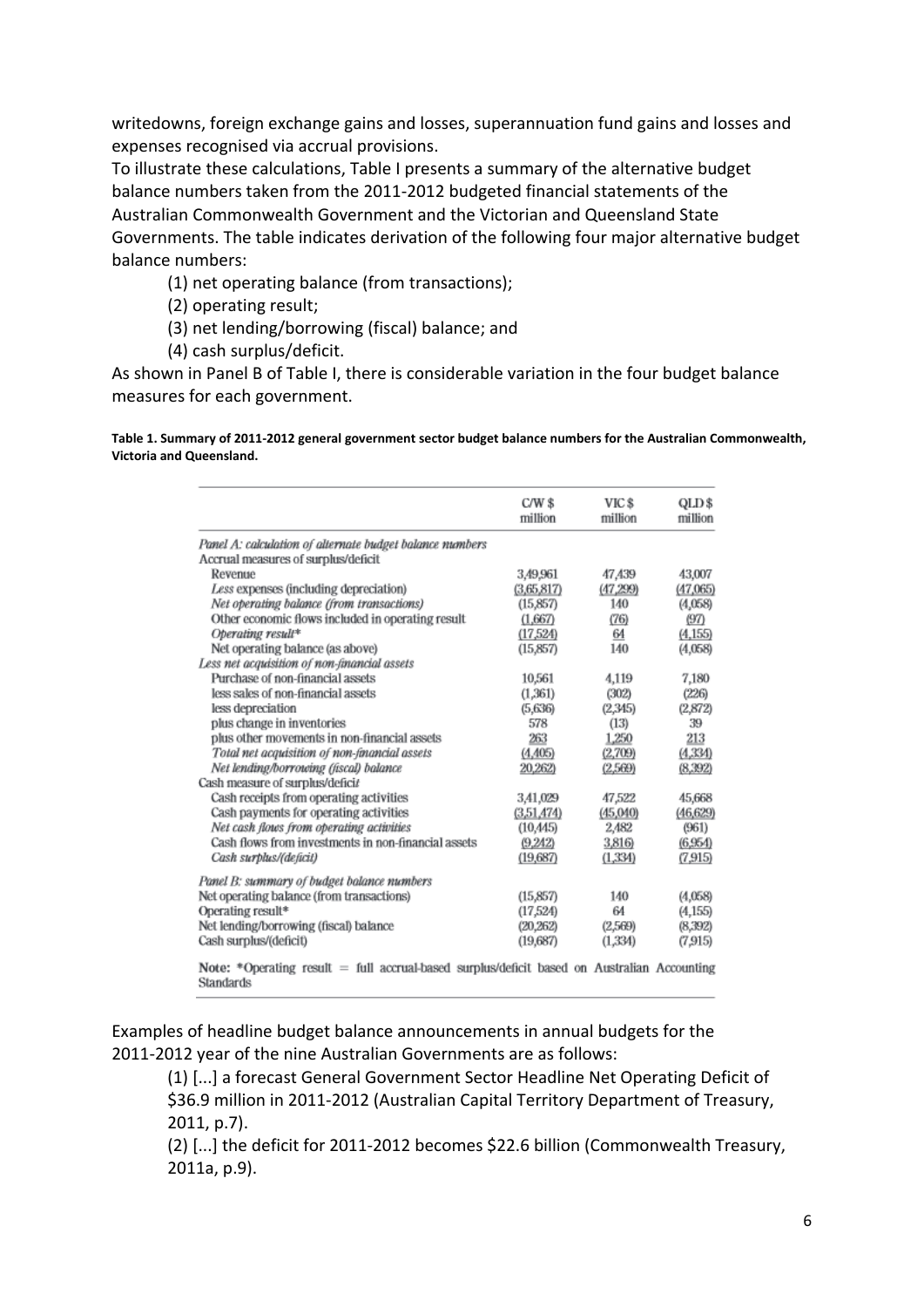(3) A key fiscal strategy of the 2011‐2012 Budget is to re‐establish and maintain sustainable operating surpluses

(Government of South Australia, 2011, p.4).

(4) [...] I am proud to announce a \$442 million surplus in the 2011‐2012 state budget (Government of Western Australia, 2011, p. 1).

(5) An operating deficit of \$718 million is therefore expected in 2011‐2012 (New South Wales Treasury, 2011, p. 5)

(6) The resulting effect is an [...] estimated cash deficit of \$387 million for 2011‐2012 (Northern Territory Treasury, 2011, p.4).

(7) In 2011‐2012, a General Government Net Operating Balance deficit of \$113.8 million and a Fiscal Balance deficit of \$358.5 million are budgeted (Parliament of Tasmania, 2011, p. 1.1).

(8) [...] the operating balance [...] is forecast to be \$4.06 billion for 2011‐2012 (Queensland Government, 2011, p. 3).

(9) [...] average surpluses of \$164 million over the forward estimates (Victorian Department of Treasury and Finance, 2011, p.3).

How comparable are the above budget balance numbers? When it comes to budget reporting, and as the above quotes illustrate, a seemingly straightforward concept such as a government's deficit or surplus "hides a minefield of ambiguities, questions of usage, and conflicting definitional issues" (Blejer and Cheasty, 1991, p. 1675). Any meaningful understanding of, and comparison between, the above budget announcements requires knowledge of the specific bases used to derive the budget balance numbers. The study's general research question was stated earlier as:

RQ1. To what extent are the budget balance numbers headlined by the nine Australian Governments comparable and calculated in accordance with the relevant rules?

Four specific research questions are developed in the balance of this section to investigate this general research question.

In the presence of the GFS and GAAP frameworks, Wines and Scarborough (2006) documented an inconsistency in headline budget balance numbers in Australian Commonwealth, State and Territory Government budgets across the 2004‐2005 and 2005‐2006 financial years. As AASB 1049 was introduced after that time to harmonise the two frameworks, the introduction of a single standard would be expected to reduce the variation in headline budget balance numbers across the study's research period (that is, pre- and post-introduction of AASB 1,049). The study's first specific research question is therefore stated as:

RQ2. Has the variation in the basis for headline budget balance numbers across the nine Australian Governments reduced over the study's research period?

The study's RQ2 is based on the view that variation in headline budget balance numbers should have decline over the study's research period. In addition, it might be expected that, with the existence of a single AASB accounting standard, a single basis for the headline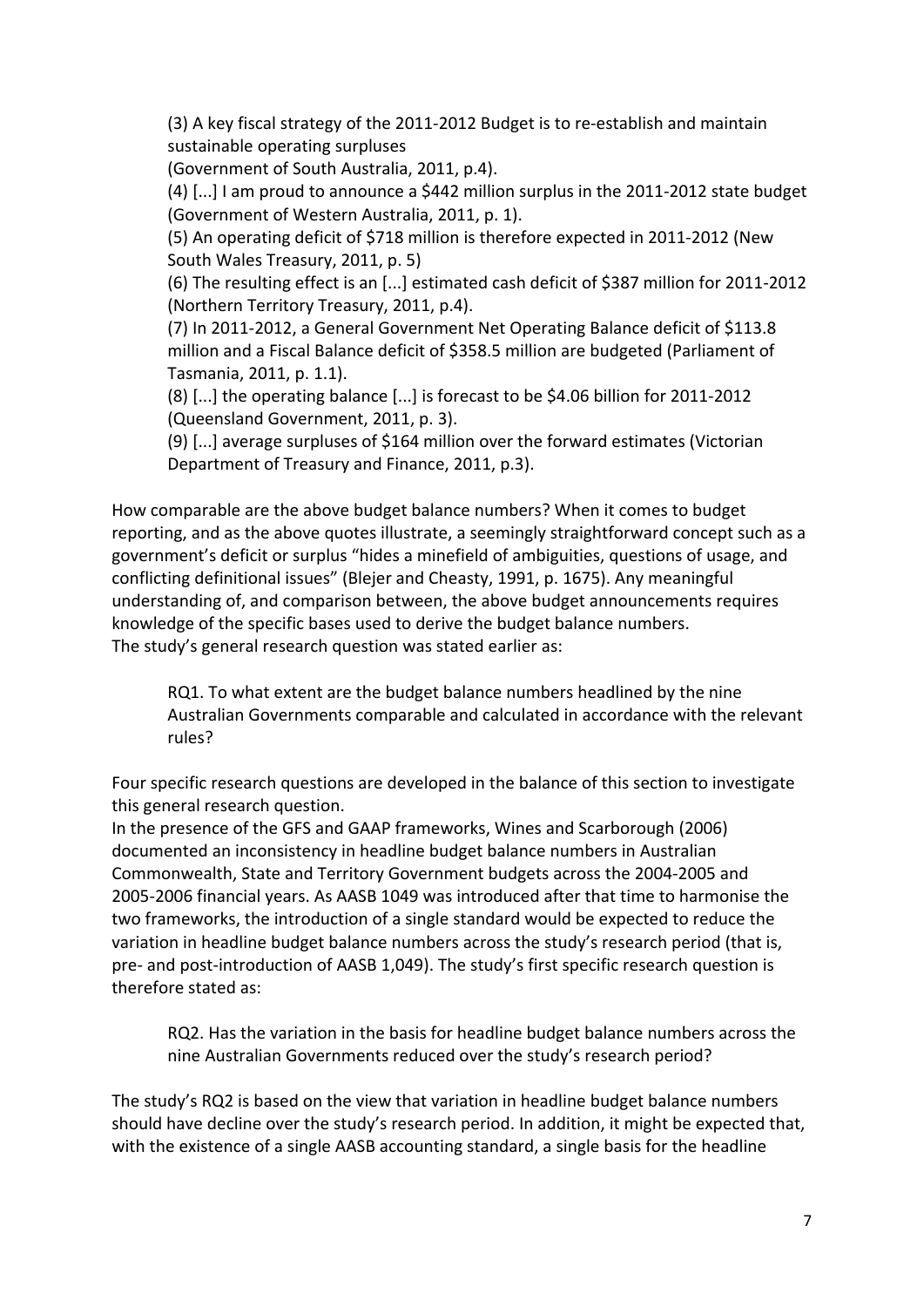budget balance number over the nine Australian Governments would have emerged by the final year of the study's research period. Accordingly, the study's RQ2 is stated as:

RQ3. Does a common basis for headline budget balance numbers exist across the nine Australian Governments in their 2011‐2012 budgets?

In suggesting a common basis for headline budget balance numbers by the final year of the study's research period, the question arises as to what that basis might be. Given the move to a full accrual accounting system and the promulgation of AASB 1049, it would be expected that the budget balance number headlined by the nine Australian Governments would be a total (net) accrual accounting based surplus/deficit number. As explained earlier, Operating Result represents the total (net) AASB 1049 full accrual accounting surplus/deficit measure. The study's RQ3 is therefore stated as:

RQ4. Is Operating Result, representing the total (net) full accrual accounting based surplus/deficit number, the basis for headline budget balance numbers across the nine Australian Governments in their 2011‐2012 budgets?

Wines and Scarborough (2006) documented the adoption by some of the nine Australian Governments of a basis for the headline budget balance number that departed from one of the bases specified in the GFS and GAAP frameworks applicable at the time. For example, the Tasmanian Government in its 2005‐2006 budget headlined an "underlying fiscal surplus" of 44.5 million (Parliament of Tasmania, 2005). This was calculated by adding back \$50 million of "Special Capital Investment Funds Expenditure" to the net lending/borrowing (fiscal) deficit of \$5.5 million. Hence, a far more favourable budget balance number was portrayed (Wines and Scarborough, 2006). It would be expected that, given the existence of AASB 1049 as a formal, single accounting standard issued under the authority of the Australian standard setting body, governments would be less likely to present budget balance numbers that depart from those specified within the standard. Accordingly, the study's RQ4 is stated as:

RQ5. Do any of the nine Australian Governments use a basis for their 2011‐2012 headline budget balance number that departs from one of the AASB 1049 measures?

### **5. Research method**

The paper's case study research method is based on an examination of the budget balance numbers headlined in the general government sector budgets of the nine Commonwealth, State and Territory governments in Australia [8] over the eight annual budgets for the financial years 2004‐2005 to 2011‐2012. The research data were collected from the annual budget statements/papers of each of the governments over the research period, and the research method is based on a content/documentary analysis of the headline budget balance numbers in those budget statements.

Given that AASB 1049 became operable for annual reporting periods beginning on or after 1 July 2008 (AASB, 2006), the research period spans the years before and after the implementation of AASB 1049. The research period therefore enables observation of the period of transition from the previous GFS and GAAP (AAS 31) frameworks to AASB 1049.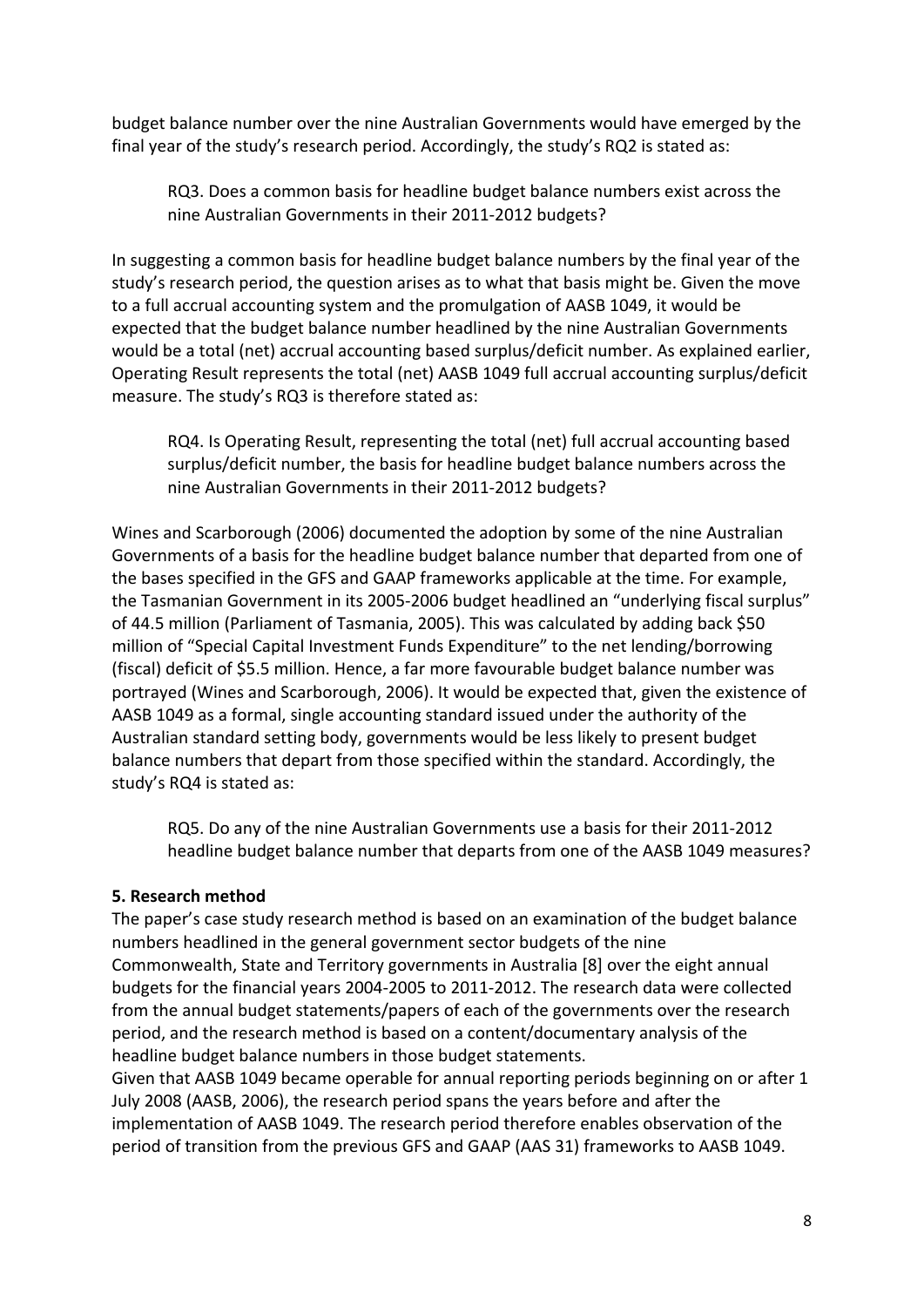By examining an extended (eight year) period following the move to accrual accounting, the study's research method allows both a cross‐sectional examination of the budget reporting across the nine governments and a longitudinal examination over a period of time in which an important public sector accounting pronouncement was developed and promulgated.

| Basis for calculation of Headine<br>budget balance                                           | 2004-2005<br>Frequency | Frequency<br>2005-2006 | Frequency<br>2006-2007 | Frequency<br>2007-2008 | Frequency<br>2008-2009 | Frequency<br>2009-2010 | Frequency<br>2010-2011 | 2011-2012<br>Frequency |
|----------------------------------------------------------------------------------------------|------------------------|------------------------|------------------------|------------------------|------------------------|------------------------|------------------------|------------------------|
| Panel A<br>Cash                                                                              |                        |                        |                        |                        |                        |                        |                        |                        |
| "Adjusted" underlying cash                                                                   |                        |                        |                        |                        |                        |                        |                        |                        |
| AAS31 (GAAP)                                                                                 |                        |                        |                        |                        |                        |                        |                        |                        |
| GFS net lending/borrowing                                                                    |                        |                        |                        |                        |                        |                        |                        |                        |
| "Adjusted" (underlying) GFS                                                                  |                        |                        |                        |                        |                        |                        |                        |                        |
| Net operating balance (GF<br>net lending/borrowing                                           |                        |                        |                        |                        |                        |                        |                        |                        |
| AASB 1049                                                                                    |                        | LО                     | ¢                      |                        |                        | භ                      | œ                      |                        |
| "Adjusted" net operating                                                                     |                        |                        |                        |                        |                        |                        |                        |                        |
| Total number of governmen'<br>balance                                                        |                        |                        |                        |                        |                        |                        |                        |                        |
| budgets                                                                                      |                        | ග                      | ග                      |                        | œ                      |                        |                        |                        |
| Number of alternate headine<br>budget balance measures<br>adopted across the nine<br>Panel B |                        |                        |                        |                        |                        |                        |                        |                        |
| governments                                                                                  |                        |                        | 빡                      |                        |                        | 낙                      | 빡                      |                        |

#### **Table II. Bases for headline budget balances**

#### **6. Research findings**

A frequency distribution of the bases for the headline budget balances across the eight financial years from 2004‐2005 to 2011‐2012 is presented in Table II. The bases for the headline budget balances for each of the nine governments in the first and final years of the research period (2004‐2005 and 2011‐2012) are presented in Table III.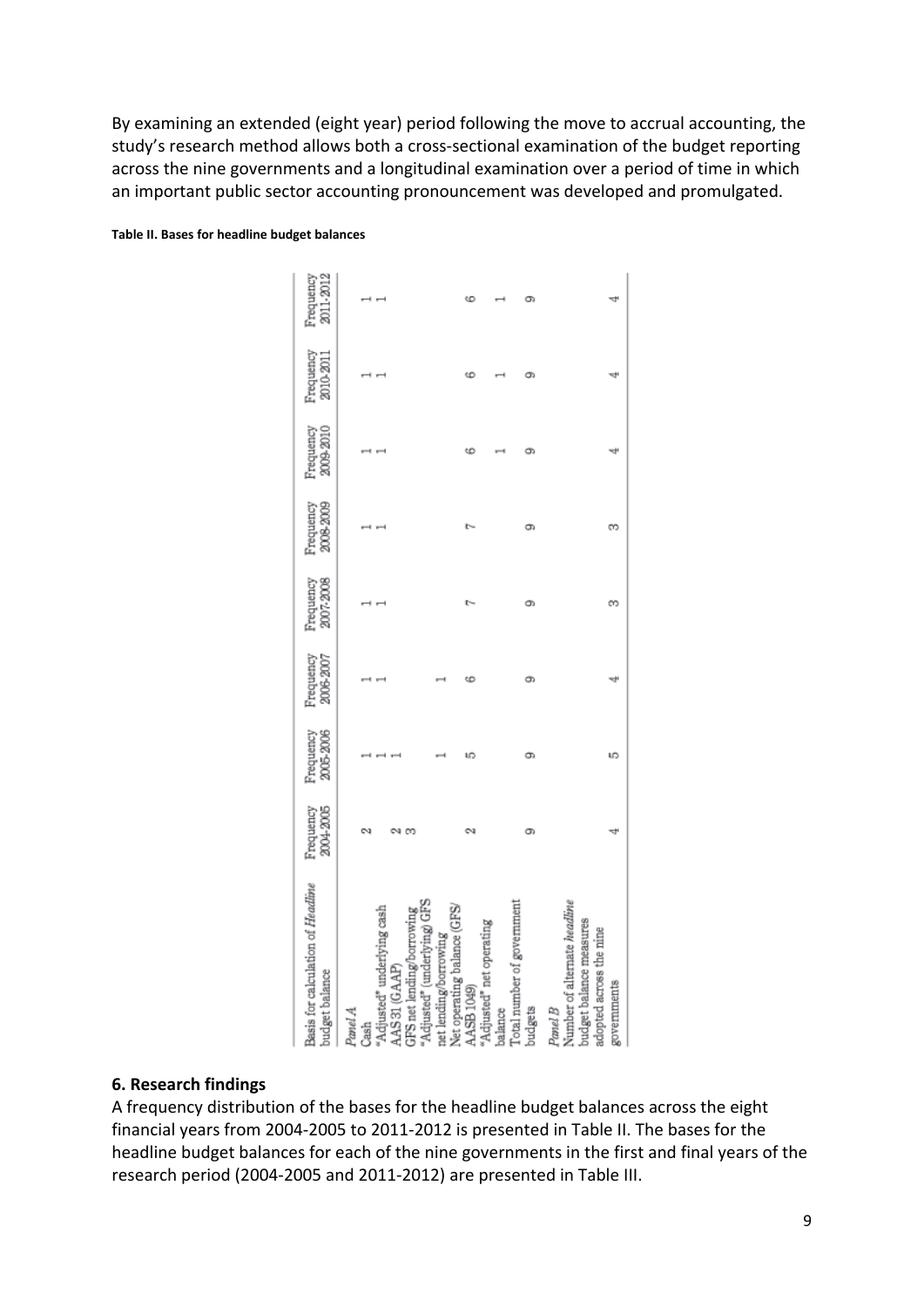#### **Table III. Bases for headline budget balances: 2004‐2005 and 2011‐2012**

|                    | Basis for calculation of Headline budget balance |                                  |  |  |
|--------------------|--------------------------------------------------|----------------------------------|--|--|
| Government         | 2004-2005                                        | 2011-2012                        |  |  |
| Commonwealth       | Cash                                             | "Adjusted" underlying cash       |  |  |
| <b>States</b>      |                                                  |                                  |  |  |
| New South Wales    | Net lending/borrowing                            | Net operating balance            |  |  |
| Queensland         | Net operating balance                            | Net operating balance            |  |  |
| South Australia    | Net lending/borrowing                            | Net operating balance            |  |  |
| Tasmania           | Net lending/borrowing                            | Net operating balance            |  |  |
| Victoria           | AAS 31 (GAAP)                                    | Net operating balance            |  |  |
| Western Australia  | Net operating balance                            | Net operating balance            |  |  |
| <b>Territories</b> |                                                  |                                  |  |  |
| ACT                | AAS 31                                           | "Adjusted" net operating balance |  |  |
| Northern Territory | Cash                                             | Cash                             |  |  |

Panel A of Table II presents a frequency distribution of the number of Australian Governments adopting each of the alternate bases for their headline budget balance number, and Panel B summarises the number of alternate headline budget balance measures adopted in each financial year. For example, in their 2004‐2005 budgets, Panel A reveals that two governments adopted a cash basis for their headline budget balance, two the AAS 31 measure, three the net lending/borrowing (fiscal) balance and two the net operating balance. Hence, and as shown in Panel B, four different measurement bases for headline budget balances were adopted across the nine governments in their 2004‐2005 budgets.

In their budgets for the 2005‐2006 financial year, Panel B of Table II shows that five different measures were used across the nine governments for their headline budget balances. This represented the highest number of alternate measures adopted for the headline surplus/deficit measure across the nine governments in a single year of the eight‐year research period. However, Panel A of the table shows that there is a single measure, the net operating balance (from transactions), that has been adopted by a majority of the governments for the 2005‐2006 financial year. Five governments had adopted the net operating balance for their headline budget balance [9], with each of the other four governments adopting an alternate measure.

The Table II figures for the 2006‐2007 government budgets reveal a continuation of the trend toward the adoption of the net operating balance as the basis for the headline surplus/deficit number, with six governments adopting that measure [10]. Three governments, though, each used an alternate measure for their headline surplus/deficit number in their 2006‐2007 budgets.

Across the research period, the lowest number of alternate bases for the headline budget balance occurred in the 2007‐2008 and 2008‐2009 budget years. These years also saw continuation of the trend towards use of the net operating balance, with seven of the nine governments now adopting that measure as the basis for their headline surplus/deficit number [11]. The two governments not adopting the net operating balance as their headlined measure in their 2007‐2008 and 2008‐2009 budgets were the Northern Territory (adopting the cash basis) and the Commonwealth Government (adopting an "adjusted" underlying cash basis). Hence, despite the move in the Australian general government sector to accrual accounting, these two governments continued to headline cash based budget balance numbers.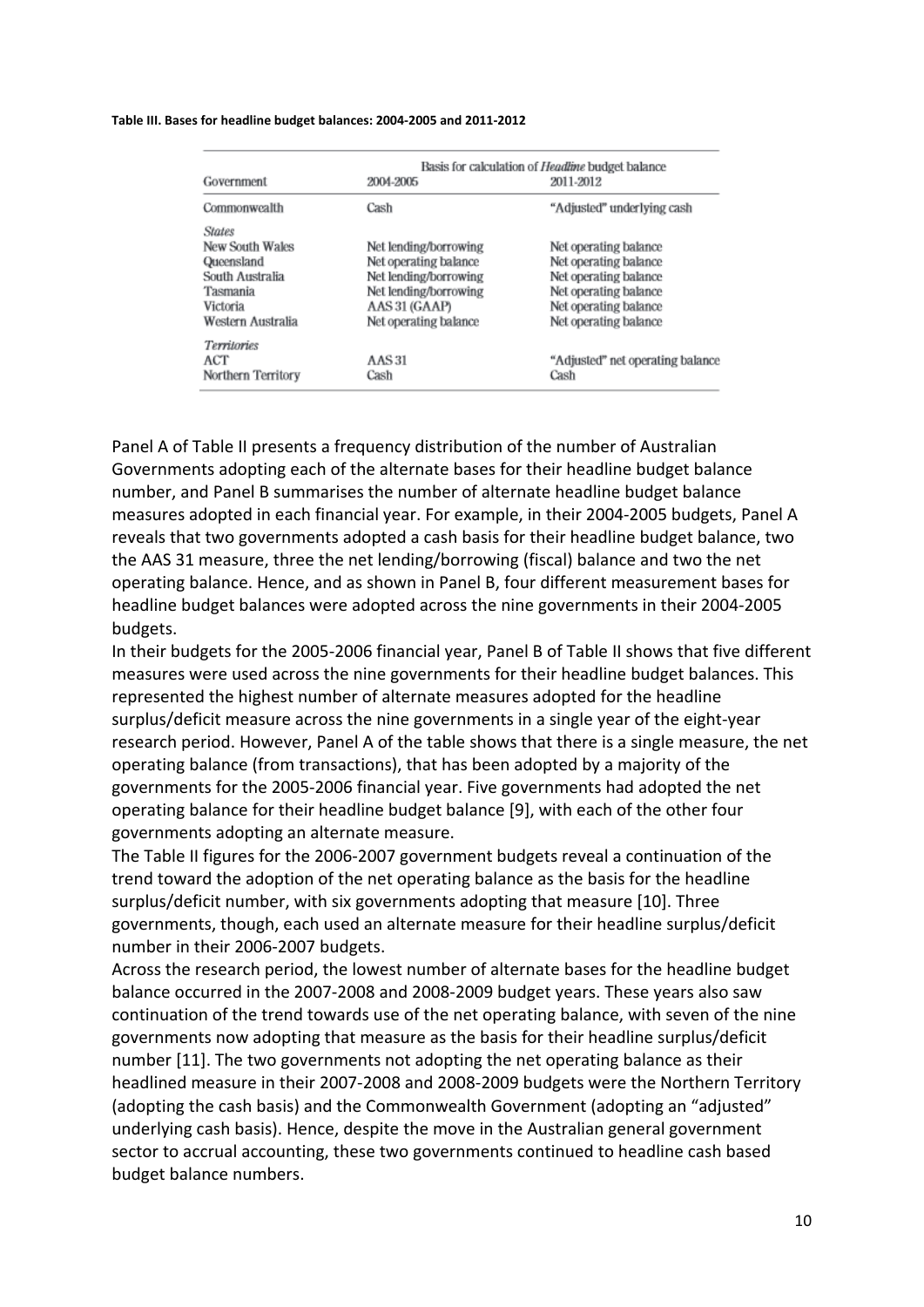The "adjusted" underlying cash basis headlined by the Commonwealth Government requires explanation. This basis, summarised in Table IV for the 2009‐2010 to 2011‐2012 budget years, deducts earnings from the Commonwealth Future Fund from the cash based surplus/deficit number calculated in accordance with Australian Accounting Standards. The Commonwealth's Future Fund was established in 2006 to "make provision for unfunded superannuation liabilities that will become payable during the period when an ageing population is likely to place pressure on the Australian Government's finances" (Future Fund, 2006, p. 3). The net assets of the Future Fund at 30 June 2011 amounted to \$75.3 billion (Future Fund, 2011).

The Commonwealth Government has reported this "underlying" cash balance, excluding Future Fund earnings, from the 2005‐2006 budget year based on the argument that the fund's earnings "will be reinvested to meet future superannuation payments and are therefore not available for current spending" (Commonwealth Treasury, 2005, pp. 2‐9). Further, the then Commonwealth Treasurer stated that:

The underlying cash balance is a fiscal aggregate that has been developed for macroeconomic policy purposes. It is not a statistical or accounting concept [12].

Whatever the government's argument, the fact remains that, as with any other investment or asset within the general government sector, the Future Fund is part of the sector. The assets and liabilities of the Future Fund are included in the Commonwealth's general government sector balance sheet, and, in fact, the Future Fund investments are not even held in a separate entity [13]. Moreover, deduction of the Future Fund earnings from the cash surplus/deficit in presenting the headline measure implicitly recognises that those earnings were, in the first place, a component of the general government sector's total earnings. Hence, deduction of Future Fund earnings in deriving the underlying cash balance represents a case of the Commonwealth Government headlining a budget balance that is not calculated in conformity with the bases presented in AASB 1049. Further, the figures presented in Table IV indicate that this adjustment represents a material variation, for example, it results in a 14.9 per cent variation in the 2011‐2012 deficit figure. Table II shows that there were four alternate bases for the headline budget balance in government budgets for the three financial years 2009‐2010, 2010‐2011 and 2011‐2012. This increase in the number of alternate measures from 2008 to 2009 occurred due to the Australian Capital Territory (ACT) changing from a net operating balance to an "Underlying Net Operating Balance" (UNOB) for its headline measure. This UNOB number, summarised in Table V for the 2009‐2010 to 2011‐2012 budget years, results by deducting the "net impact of stimulus initiatives" from the net operating balance. This measure represents a departure from AASB 1049 and, significantly, was not adopted by the other States and the Territories whose budget were similarly affected by the Commonwealth Governments stimulus spending in the wake of the global financial crisis at the time.

#### **Table IV. Basis for Commonwealth's headline budget balance**

| <b>Budget balance</b>             | 2009-2010 \$ million | 2010-2011 \$ million | 2011-2012 \$ million |
|-----------------------------------|----------------------|----------------------|----------------------|
| Cash surplus/(Deficit)            | (54.661)             | (45.995)             | (19.687)             |
| Less future fund earnings         | (2.932)              | (3.374)              | (2.931)              |
| Underlying cash surplus/(Deficit) | (57,593)             | (49,369)             | (22, 618)            |
| Difference (%)                    | 5.4                  | 7.4                  | 14.9                 |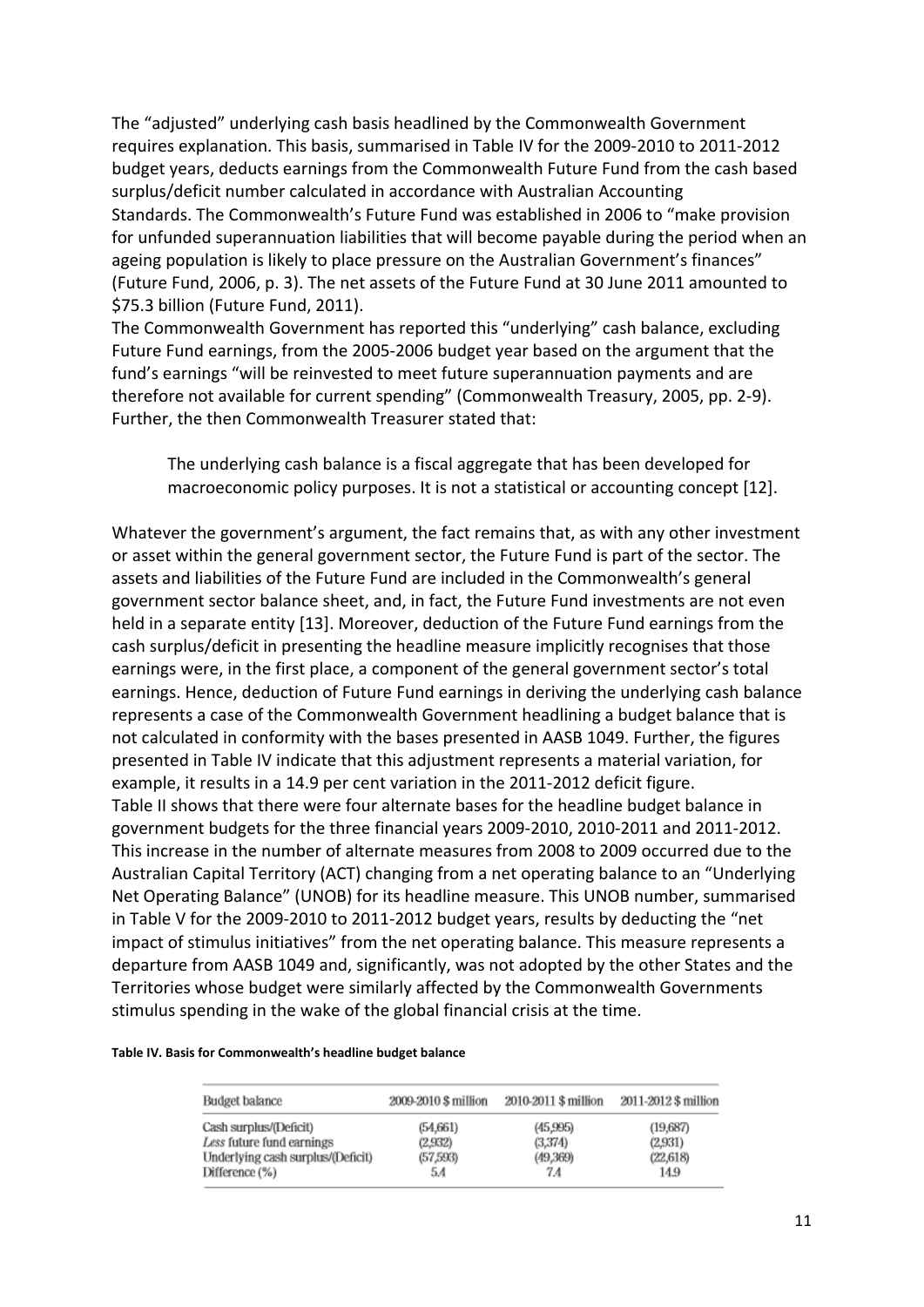But to add further confusion to the ACT's budget balance numbers, and as depicted in Table V, a further adjusted net operating balance number, the "Headline Net Operating Balance" (HNOB) was introduced in the 2011‐2012 budget. The basis for the HNOB is the net operating balance plus "expected long‐term gains on superannuation investments". By adding expected long-term gains amounting to \$78.7 million to the net operating balance deficit of \$115.6 million, the amount of the HNOB deficit was reduced to \$36.9 million. Again, as for calculation of the UNOB, this adjustment was not made by any other government in Australia.

#### 7. Discussion

Discussion of the research findings is presented in this section. Discussion focuses first on findings in relation to each of the specific research questions, followed by general observations.

## *7.1 Has there been a reduction in variation in the basis for headline budget balance numbers?*

Findings show there has been a trend towards adoption of the net operating balance as the headline budget balance measure by a majority of the governments. Six of the nine governments, the six States, adopted this measure in the latter three financial years of the study period. However, the three remaining governments adopted different headline budget balance measures, resulting in four different measures across the nine governments in the latter three years of the research period. This was the same number of alternate bases as existed pre‐AASB 1049 in the first year of the research period, 2004‐2005. While there has been a trend by the six States to headline the net operating balance, the three other governments (the Commonwealth and the two Territories) headlined budget balance numbers prepared on inconsistent bases. Over the entire eight years of the research period, there has been no reduction in the variation in bases for headline budget balance numbers in terms of the number of alternate bases adopted, and this research question is therefore answered in the negative.

### *7.2 Is there a common basis for 2011‐2012 headline budget balance numbers?*

There has been some trend, as noted above, towards commonality with the six States adopting a common (net operating balance) basis. However, in their budgets for the three latest years of the study's research period, two governments (the Commonwealth and the Northern Territory) headlined cash‐based, rather than accruals‐based, deficit numbers, and two governments (the Commonwealth and the Australian Capital Territory) headlined budget balance numbers that represent a departure from one of the AASB 1049 bases.

#### **Table V. Bases for the Australian capital territory's headline budget balances**

| Budget balance                                                              | 2009-10 \$ million | 2010-11 \$ million | 2011-12 \$ million |
|-----------------------------------------------------------------------------|--------------------|--------------------|--------------------|
| Net operating balance (NOB)                                                 | (82.2)             | (83.9)             | (115.6)            |
| Plus Expected long-term capital gains on                                    |                    |                    |                    |
| superannuation investments                                                  |                    |                    | 78.7               |
| Headline net operating balance (HNOB)                                       |                    |                    | (36.9)             |
| Less Net impact of stimulus initiatives<br>Underlying net operating balance | (165.1)            | (88.8)             | (16.0)             |
| (UNOB)                                                                      | (247.3)            | (172.7)            | (52.9)             |
| Difference between NOB and UNOB (%)                                         | 200.9              | 105.8              | 54.2               |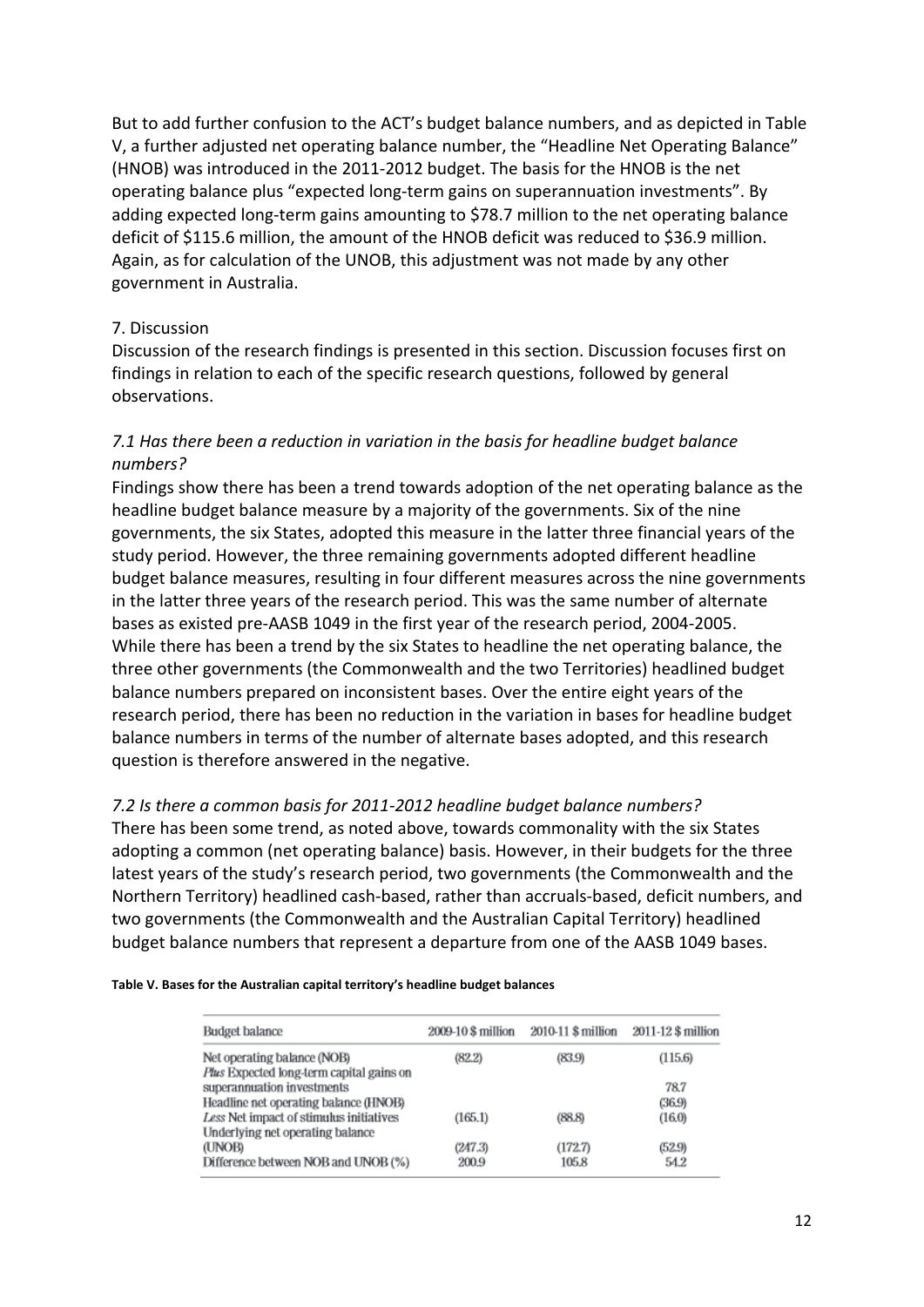Accordingly, this research question is answered in the negative. Despite the introduction of AASB 1049, a common basis for the 2011‐2012 headline budget balance number of the nine governments has not emerged. A common basis in the 2011‐2012 year exists only across the six States.

*7.3 Is "Operating result" the basis for 2011‐2012 headline budget balance numbers?* This research question suggested that operating result, representing the total (net) accrual accounting‐based surplus/deficit number, would be the basis for headline budget balance numbers across the nine Australian Governments in their 2011‐2012 budgets. However, on the contrary, research findings indicate that none of the nine governments in Australia headlined operating result in their budget, indicating that not one of these governments headlined a budget balance number representing a full accrual accounting measure.

## *7.4 Do any of the 2011‐2012 headline budget balance numbers depart from one of the AASB 1049 measures?*

As explained earlier, two governments (the Commonwealth and the ACT) adopted bases for their 2011‐2012 budget balance number that departed from one of the AASB 1049 measures. The Commonwealth adopted an "adjusted underlying" cash basis for its headline budget balance, where Future Fund earnings were deducted from the cash surplus/deficit. The ACT adopted an "adjusted" UNOB basis in the three budgets for the 2009‐2010 to 2011‐2012 periods involving adjustments for the net impact of stimulus initiatives. Further, in its 2011‐2012 budget, the ACT Government introduced a further adjusted budget balance number, the HNOB. This involved a further adjustment adding back expected long‐term capital gains on superannuation investments.

### *7.5 General observations*

Study findings indicate the adoption of varying measurement bases and some lack of inter‐ government comparability in headline budget balance numbers across the Australian general government sector. Despite the rhetoric that full accrual accounting has been adopted across the general government sector in Australia, none of the nine governments adopted operating result as their headline budget balance measure in the latest year of the research period, 2011‐2012, nor indeed in any year since the introduction of AASB 1,049. The net operating balance measure headlined by the majority of the nine Australian Governments, the six State Governments, is not a full accrual accounting based measure but one based only on transactions. Further, two governments headlined cash based measures in their budgets.

The selection by governments between alternative budget balance numbers has parallels in the private sector. The reporting of non‐statutory (non‐GAAP) profit numbers by Australian public companies is becoming increasingly common. Companies are increasingly announcing and disclosing, often on an inconsistent and selective basis, additional non-statutory profit numbers using titles such as adjusted, underlying, normalised, core, economic and cash earnings/profit (Ernst and Young, 2007; Finsia and AICD, 2008, 2009; King, 2009; KPMG Australia, 2010a, 2010b, 2011) [14]. While companies argue that the non‐statutory performance measures provide more relevant and understandable information, the lack of mandatory guidance has resulted in considerable variation in the quality of the reported figures and inconsistencies in how the measures are calculated, both between companies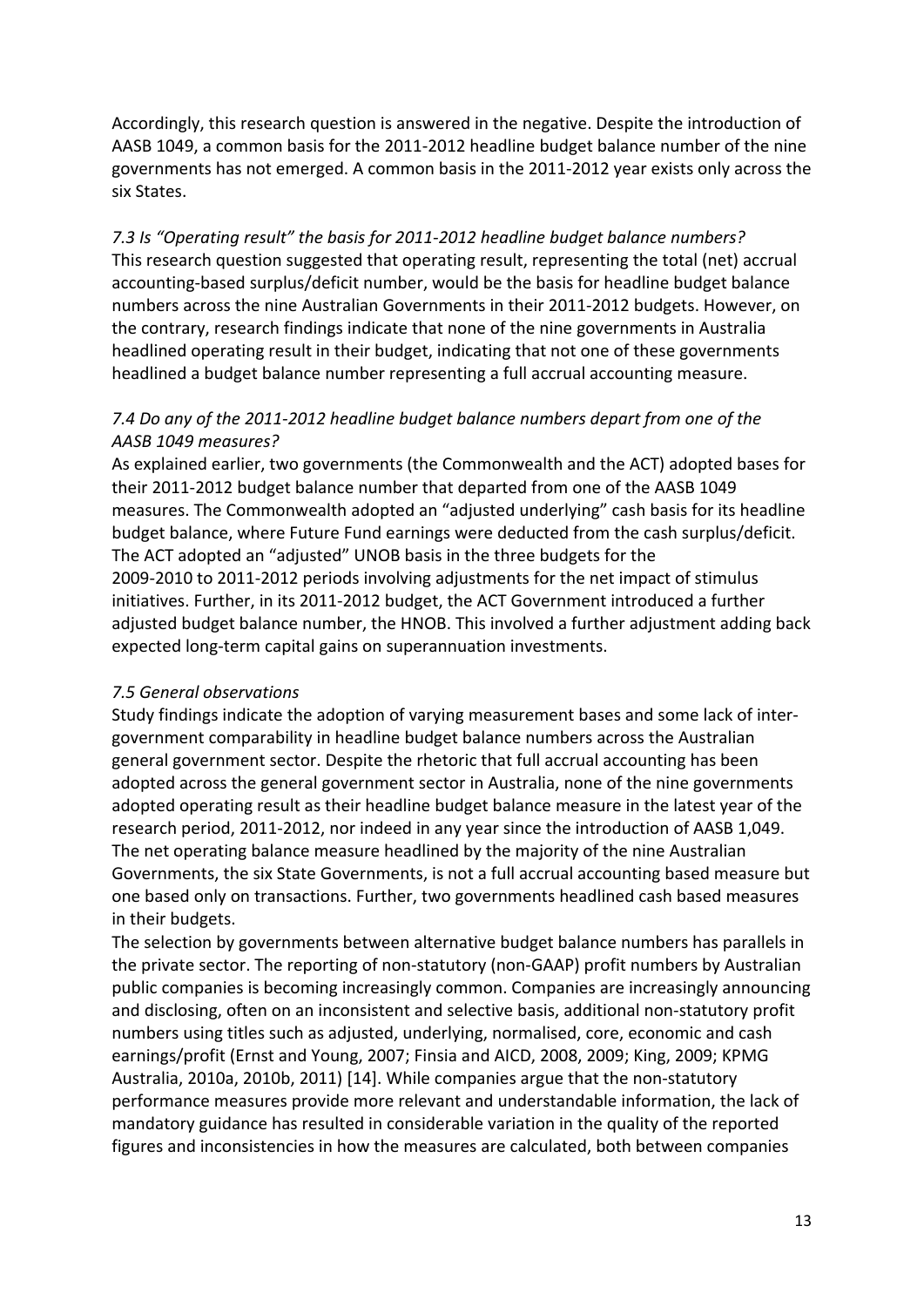and between reporting periods (Finsia and AICD, 2009; KPMG Australia, 2010b; Australian Securities and Investments Commission, 2011).

But there is a further dimension with respect to the headlining of budget balances by governments in Australia. A single basis exists for the statutory profit number for a public company in the private sector [15]. However, there are a number of alternative accrual and cash based measures within the government reporting framework from which governments can select. And, as starkly illustrated by the example of the Australian Capital Territory, governments are also free to make further adjustments to those measures. Hence, this study illustrates the greater scope for flexibility available in financial reporting and in the accounting numbers emphasised in the Australian Government sector in comparison to that in the private sector.

The question arises as to the possible explanation for the budget balance numbers chosen to be headlined by the nine Australian Governments. In the case of private sector entities, prior research finds that non‐GAAP (non‐statutory) numbers presented, in comparison to statutory numbers, tend to:

- show better performance;
- avoid the reporting of a loss; and
- beat strategic earnings benchmarks, such as analyst forecasts or the previous year's result[16].

What can be concluded from the budget balance numbers headlined by Australian Governments?

With the move to accrual accounting and the promulgation of AASB 1049, a commonality is that the surplus/deficit measures headlined by the nine Australian Governments comprise, or represent adjustments to, the net operating balance or the cash budget balance bases. The headline measures adopted by the nine governments, therefore, represent budget balance numbers based only on transactions. They exclude the effect of accrual accounting entries for other economic flows that would be included in the final accrual‐based deficit/surplus number, being operating result. Examples of these other economic flows include impairment losses, fair value adjustments and other asset writedowns, foreign exchange gains and losses, superannuation fund gains and losses, and expenses recognised via accrual provisions. Importantly, these other economic flows are often, by their very nature, particularly material and unexpected.

There are two aspects to the headlining by the nine governments of budget balance numbers based only on transactions. First, that approach generally allows the headlining of the most favourable figure (i.e. the highest surplus or lowest deficit number). For example, an examination of Table I shows that, for the Queensland and Victorian State Governments, the net operating balance headlined by them presents the most favourable figure of the four alternatives.

Second, and probably more importantly, there is an associated benefit when the original budget balance number is compared with the actual final outcome at a later point in time. By headlining a budget balance number that excludes other economic flows, potentially large and unexpected items are more likely to be ignored or given less emphasis in any subsequent comparison of actual outcomes with the original budget. Moreover, a surplus/deficit measure based only on transactions will be less subject to fluctuation than one based on full accrual accounting, enabling a smoother long‐term trend to be portrayed. A further observation is that the headline budget balance numbers of the nine Australian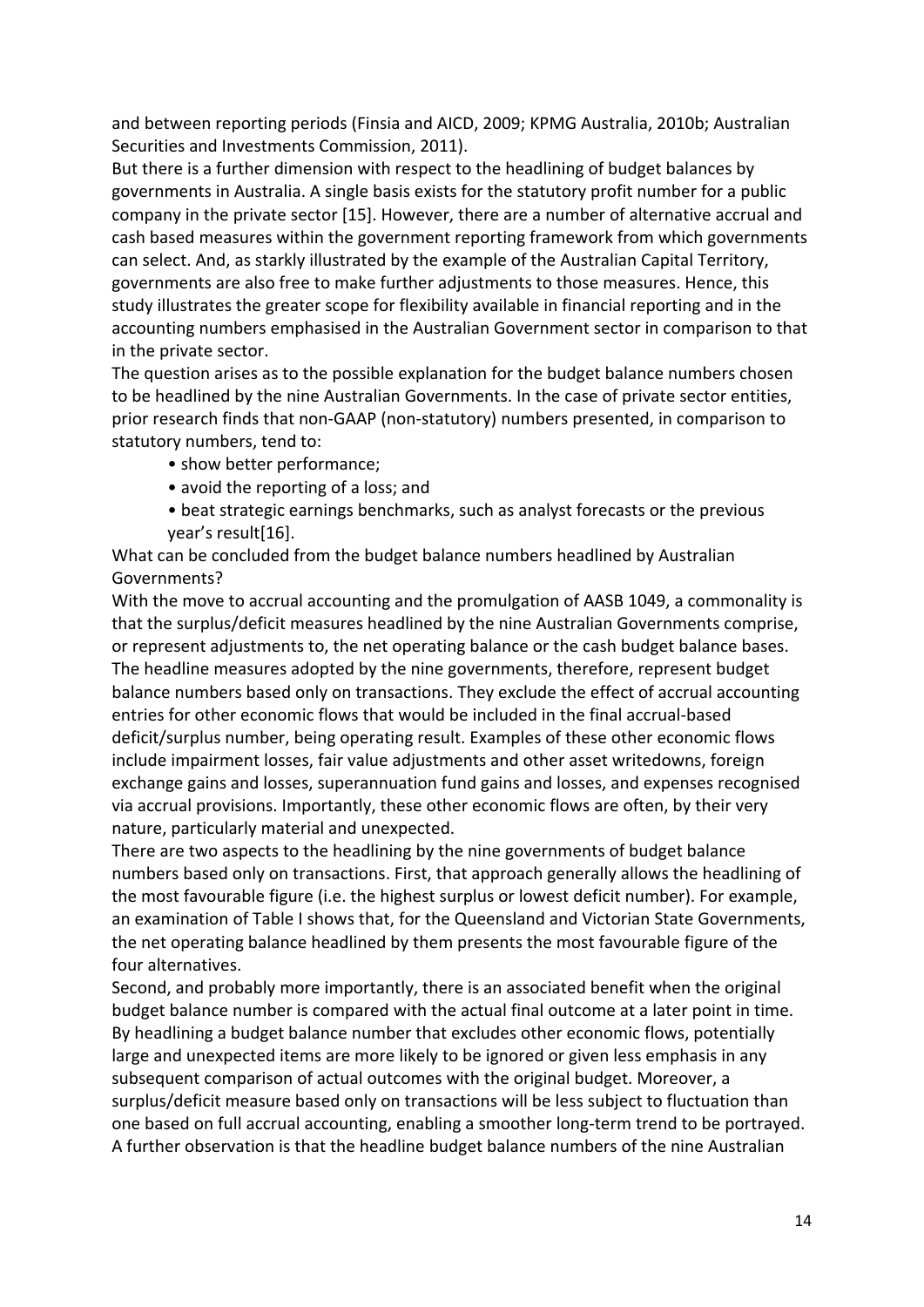Governments, in being based on transactions only and excluding other economic flows, are consistent with the GFS system rather than with full accrual accounting. In documenting the move from the earlier cash based version of GFS to public sector accrual accounting in the Australian State of New South Wales, Christensen and Parker (2010) referred to the competition between public sector economists and accountants. Our research findings point to the hybrid nature of accrual accounting as it has developed in the Australian Government sectorinresponsetothesetypesofinfluences.Evenwithattemptstoharmonisetheprevious GFS and GAAP frameworks, our study points to the continuation of the GFS transactions based methodology when it comes to Australian general government sector headline budget balance numbers.

This finding can be highlighted in the context of those of Kober et al. (2013). They surveyed the perceptions of public sector stakeholders on the appropriate accounting treatment and presentation of various financial items pursuant to AASB 1049. Findings indicated a mixed preference for GFS and GAAP accounting treatments across a number of different areas and a clear preference for GFS presentation methods. Also, prior researchers have stressed the view that the accounting information required in a public sector context is different to that in the private sector (Barton, 1999; Newberry, 2001; Ellwood and Newberry, 2006), and have advocated the continued usefulness of GFS information for the public sector (Challen, 2004; Barton, 2005). Thus, the GFS concepts continue to be prevalent and AASB 1049 allows for them to be flexibly integrated into the harmonised rules.

The GFS basis, as noted earlier, was developed by the IMF to enable international statistical comparisons for economic purposes. This emphasises that, in the Australian Government sector, the nature of the adoption of accrual accounting continues to reflect previous economic influences. The budget balances being headlined are consistent with the transactions‐based framework favoured by economic bodies such as the IMF and, in Australia, the ABS. The study, therefore, illustrates the manner in which economic concepts can continue to have persistent effects despite the promulgation of a specific authoritative accounting pronouncement such as AASB 1049.

From an agency perspective, study findings suggest problems in terms of the electorate and general public (principals) using budget information to monitor the politicians (agents), and suggests concerns arising due to information asymmetry. Findings related to the nine Australian Commonwealth, State and Territory Governments can be summarised as follows:

• the different governments adopt varying bases for their headline budget balance number;

• individual governments can change the basis for presentation of their headline budget balance number over time;

• the headline budget balance numbers of the nine Australian Governments are cash or accrual transaction based numbers, and therefore, exclude many potentially large, unexpected and fluctuating items; and

• governments can headline a budget balance number that represents a departure from the measures presented in the relevant accounting standard, AASB 1049.

Monitoring and information asymmetry problems manifest themselves not due to the information is conveyed and presented. The headlining of alternate budget balance numbers results in the potential for the public to be influenced in their perceptions regarding fiscal management and fiscal responsibility. These are key aspects in analysing the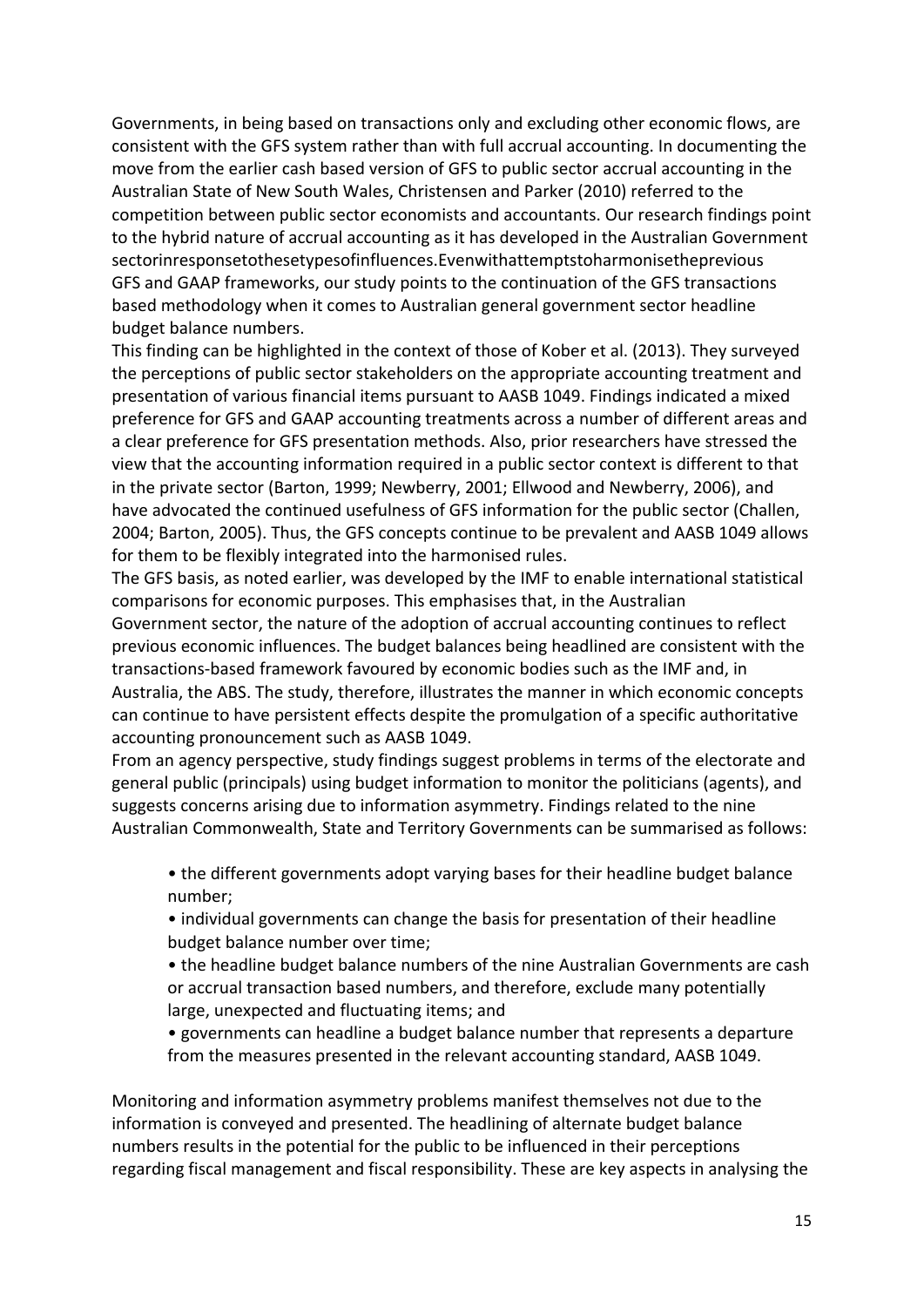performance of the agents (politicians/governments). Uncertainty in assessing an agent's performance reduces the quality of the contract between the principal and the agent, with the potential for deterioration in accountability (Eisenhardt, 1989; Kasdin, 2010; Benito and Bastida, 2009).

Study findings indicate that analysis of government budget balance numbers in Australia would be extremely difficult for those without detailed accounting knowledge. This allows politicians to potentially conceal a full picture. Even for those with sufficient accounting knowledge, and for media reporters who report on government budgets, full understanding of budget numbers can only be ascertained by delving into the minutiae of the disclosures that are spread throughout the voluminous budget papers. This again emphasises the difficulty of fully understanding the budget balance number headlined by an individual government in an individual year. Understanding the full detail would be beyond the comprehension of the average voter, hence highlighting the ability of the politicians, who make the rules, to be selective in the budget information they highlight. From a principal‐agent perspective, this again illustrates monitoring and information asymmetry problems.

Guthrie (1998, p. 14) alluded to the political impacts and ramifications of government budget statements and budget balance numbers with the following statement:

Terms such as "budget surplus" or "budget deficit" are potent political symbols. Politicians claim success if they have "reined in" a deficit or "returned" a surplus, or "balanced" a budget.

However, findings of this study suggest considerable difficulty, in an agency context, of the electorate monitoring politicians in respect of government budget balance numbers despite the political importance of such figures.

Study findings suggest considerable scope for further research. The study has investigated the adoption and use of accounting numbers within a public sector economic and political setting. Further research could examine the final financial statements in which final budget outcomes of the governments are presented, and could particularly examine the nature of the comparisons to original budget that are made in those final financial statements. Further research could also investigate the political dynamics behind the headline budget balance numbers adopted by the various governments. This could be examined in association with various significant events, such as government elections. While this study examined the Australian situation, further research could examine the issue in other countries where accrual accounting has been adopted. The topic could also be examined from various theoretical viewpoints, especially that of "impressions management". The manner in which the media reports government budget balance numbers also represents a fruitful area for future research.

#### **8. Summary and conclusions**

An important aspect of government budgets is the transparency of government reporting and the presentation of the overall budget surplus or deficit number. A commonality of all government budgets is that they tend to focus on a single budget balance number that is headlined, and given prominence, in the relevant budget speech and/or budget papers. An apparently basic concept such as a government deficit or surplus, though, is subject to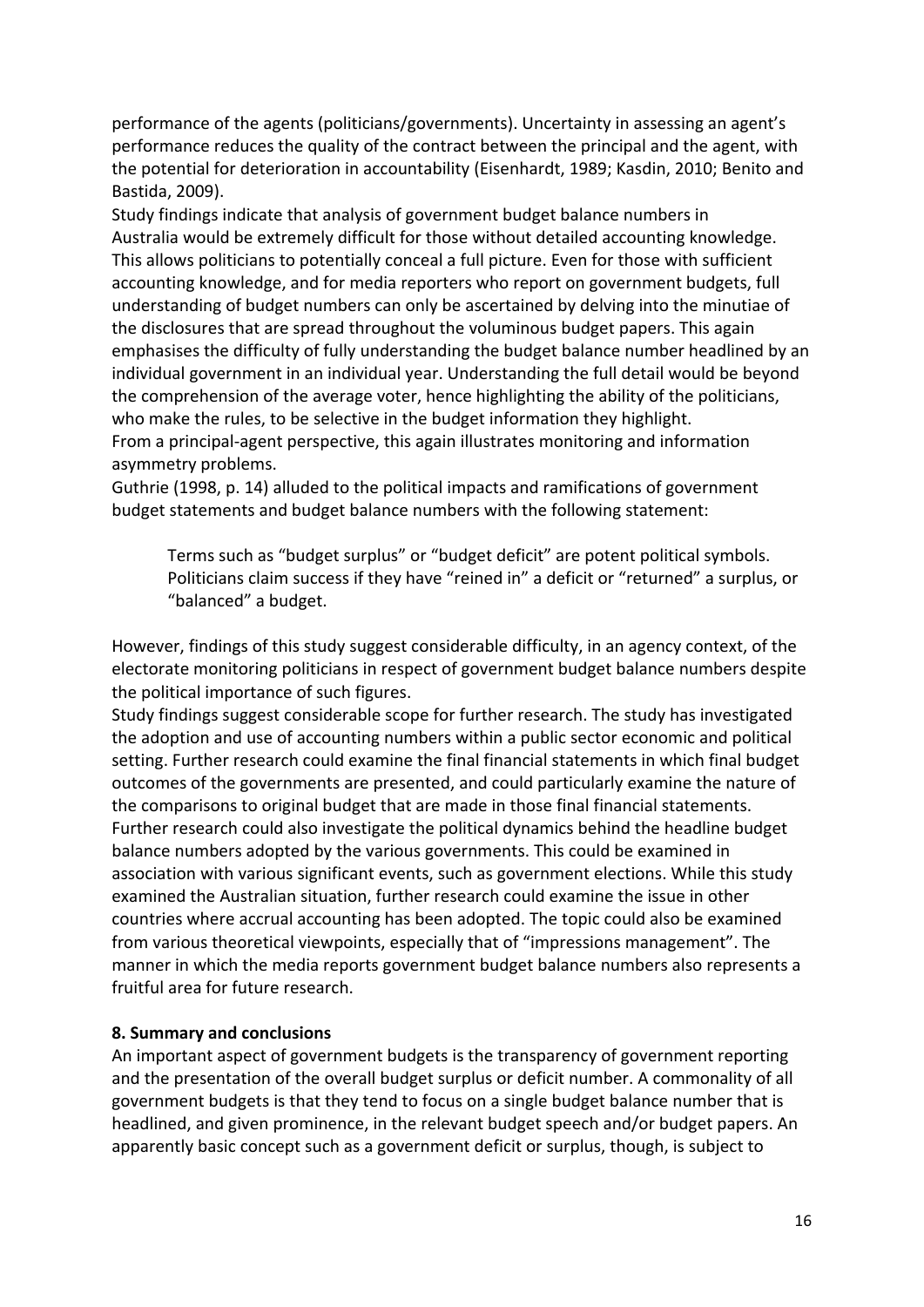considerable ambiguity, questions of usage and conflicting definitions and measurement bases.

The study makes a theoretical contribution in highlighting the ambiguity in the government budget balance numbers presented and the monitoring and information asymmetry problems that can arise. Research findings indicate that different governments, in implementing the same standardised accrual accounting rules, can adopt varying bases for their headline budget balance numbers, including bases that depart from the relevant accounting standard, and can change the basis for presentation of their headline budget balance number over time. Findings also show that the headline budget balance numbers of the nine Australian Governments are more consistent with the GFS system than with full accrual accounting, highlighting the hybrid nature of accrual accounting as it has developed in the Australian Government sector. Attempts to harmonise the previous GFS and GAAP frameworks in Australia indicate the competition between public sector economists and accountants and the influence of guidelines developed by bodies such as the International Monetary Fund and the United Nations.

Findings point to the scope for governments to be selective in the manner in which they calculate and present important budget aggregates. Confusion and misunderstanding can therefore arise, and politicians can exploit the lack of clarity. This is a significant issue as the budget balance number is one of the most important measures, if not the most important one, used to evaluate a government's fiscal management and responsibility. The monitoring and information asymmetry problems that arise result in the potential for the public, as principals, being influenced in their perceptions regarding a government's fiscal management, thereby affecting analysis of the performance of politicians as agents for the electorate and the public more generally.

The study adds a further dimension to our understanding of government budgets and public sector accounting. The study illustrates the manner in which economic and political influences can continue to have persistent effects despite the promulgation of a specific authoritative accounting pronouncement such as AASB 1049. Also, while examining the Australian Government sector, research findings have wider relevance internationally in highlighting issues arising with the public sector adoption of accrual accounting.

#### **Notes**

1. These nine governments are the Australian Commonwealth (Federal) government; the six States of New South Wales, Queensland, South Australia, Tasmania, Victoria and Western Australia; and the two Territories, being the Australian Capital Territory and the Northern Territory.

2. See, for example, Robinson (2002), Barton (2007, 2009), Jensen and Wanna (2003), Wines and Scarborough (2006), Hawke and Wanna (2010) and Kober et al. (2010).

3. Bergman and Lane (1990, p. 339) identify the electorate as the principal of the political body of a democracy. Boston (1995, p. 10) explains that voters can be seen as principals who purchase various services from their agents, namely MPs and Parliament.

4. When originally introduced, the GFS adopted a cash‐ rather than accruals‐based approach (Allan, 1993; ABS, 2003, p.5).

5. For example, accrual-based income and expense items, such as doubtful debts provisions, asset write‐downs and impairment losses, foreign exchange gains and losses and superannuation fund gains and losses, are not included in the calculation of the GFS net operating balance.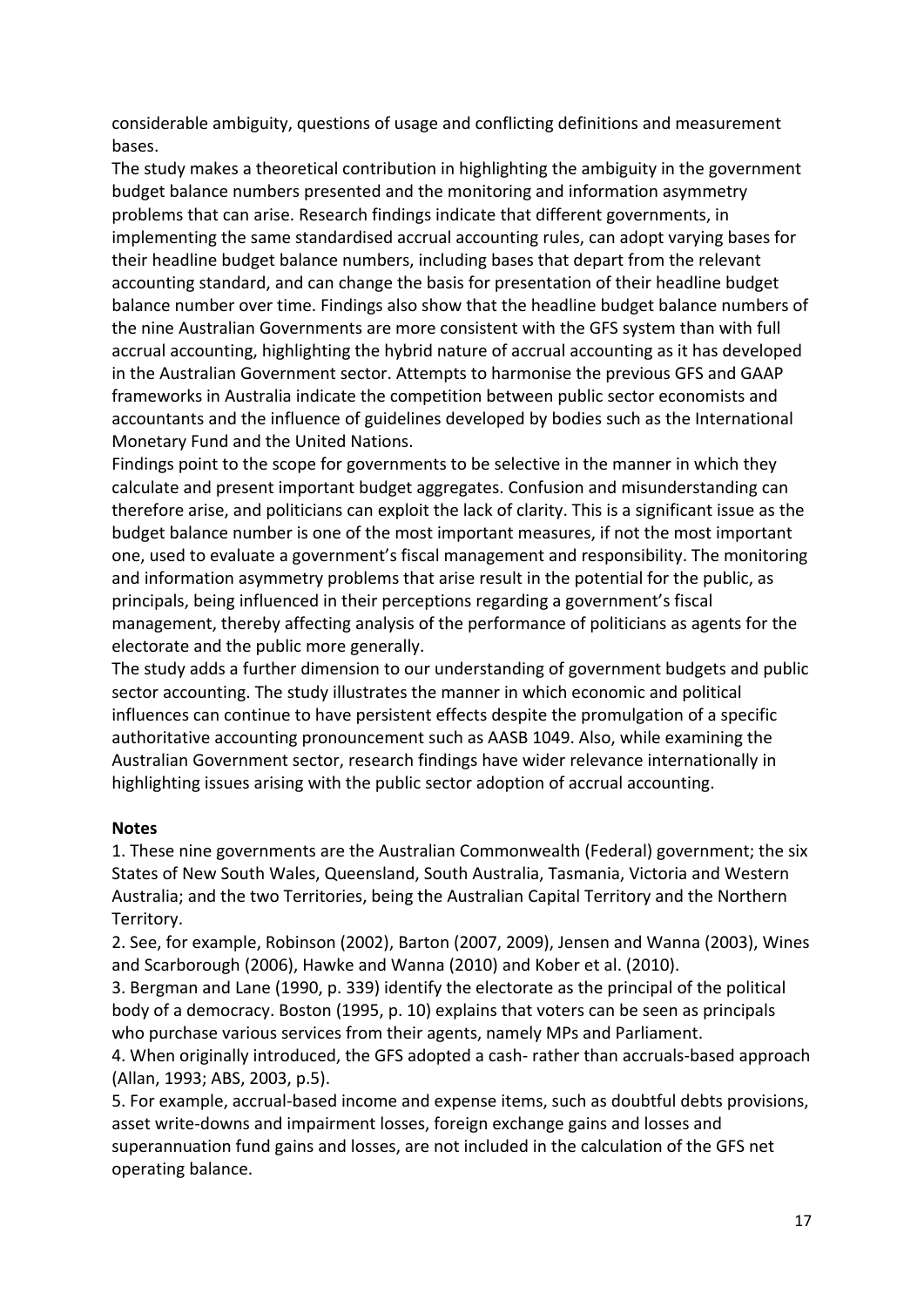6. See ABS (2005, chapter 7) for elaboration on the accounting policy differences between AAS31 and the GFS framework. Also note that recent amendments to the GFS framework have resulted in defence weapons platforms now being treated in the same way for GFS and Australian accounting standard purposes (ABS, 2011, p. 2). For a general discussion of differences between accounting and statistical bases of financial reporting in the public sector and recommendations for convergence, see International Public Sector Accounting Standards Board (2005).

7. In fact, the definitions for these three budget balance numbers in AASB 1049 indicate that they are directly based on the ABS definitions (AASB, 2009b, Appendix A).

8. These nine represent all the governments in Australia that are subject to AASB 1049.

9. These governments were the States of New South Wales, Queensland, South Australia, Victoria and Western Australia.

10. This was caused by the Australian Capital Territory changing from the AAS 31 basis in their 2005‐2006 budget to the net operating balance for 2006‐2007.

11. This resulted from Tasmania moving to headline the net operating balance.

12. Personal correspondence with former Commonwealth Treasurer The Hon Peter Costello MP, 14 July 2006.

13. The Future Fund was established pursuant to the Future Fund Act 2006 (Commonwealth of Australia, 2006). While the body administering the Fund, the Future Fund Board of Guardians, is a separate legal entity (body corporate) pursuant to the Act (s. 37), the Future Fund itself is not. The Fund consists of the Future Fund Special Account (the Fund Account) and the investments of the Fund (s. 11).

14. Major adjustments in deriving non-statutory profit numbers tend to be for significant one‐off transactions and events and for expenses recording downward adjustments to asset values. Examples include adjustments for foreign exchange losses, initial public offering costs, merger, acquisition and restructuring costs, special provisions, lawsuits, intangibles impairment and defined benefits superannuation expense (Finsia and AICD, 2008, 2009; KPMG Australia, 2010a, 2010b, 2011).

15. Although there is, nevertheless, some degree of flexibility in accounting policy choice within accounting standards.

16. See Bhattacharya et al. (2003, 2004), Lougee and Marquardt (2004), Bowen et al. (2005), Marques (2006), Black and Christensen (2009), and KPMG Australia (2010a, 2010b, 2011).

#### **References**

Allan, P. (1993), "Future directions in financial management, accountability and reporting in the Australian public sector", in Guthrie, J. (Ed.), The Australian Public Sector: Pathways to Change in the 1990s, IIR Conferences, Sydney, pp. 76‐83.

Australian Accounting Standards Board (2005), ED 142: Financial Reporting of General Government Sectors by Governments, AASB, Melbourne.

Australian Accounting Standards Board (2006), AASB 1049: Financial Reporting of General Government Sectors by Governments, AASB, Melbourne.

Australian Accounting Standards Board (2007), AASB 1049: Whole of Government and General Government Sector Financial Reporting, AASB, Melbourne.

Australian Accounting Standards Board (2009a), AASB 101: Presentation of Financial Statements, AASB, Melbourne.

Australian Accounting Standards Board (2009b), AASB 1049: Whole of Government and General Government Sector Financial Reporting, AASB, Melbourne.

Australian Bureau of Statistics (2003), Australian System of Government Finance Statistics: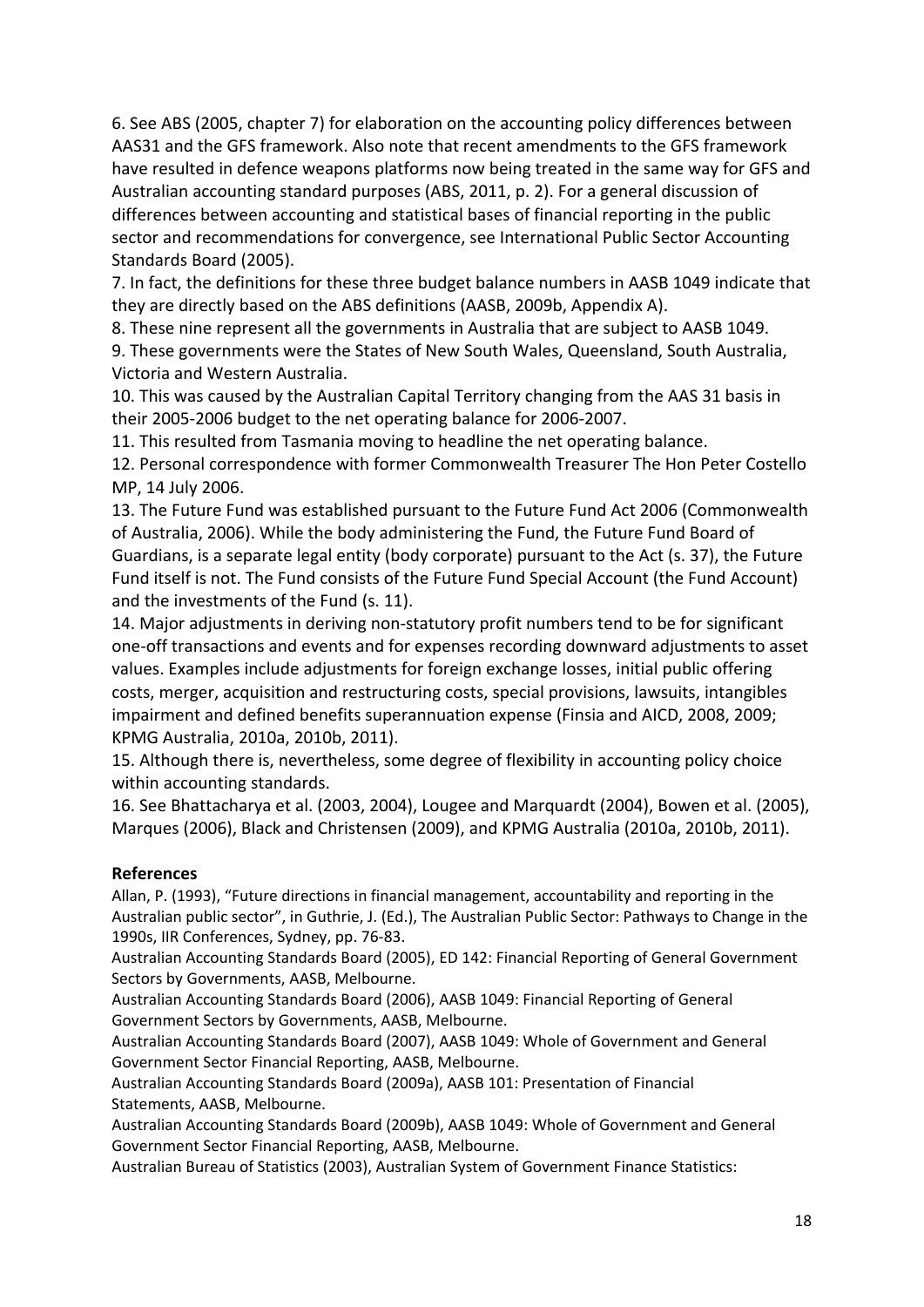Concepts, Sources and Methods, ABS, Canberra.

Australian Bureau of Statistics (2005), Australian System of Government Finance Statistics: Concepts, Sources and Methods, ABS, Canberra.

Australian Bureau of Statistics (2011), Amendments to Australian System of Government Finance Statistics: Concepts, Sources and Methods, ABS, Canberra.

Australian Capital Territory Department of Treasury (2011), "Budget overview", Budget Paper No. 3, 3 May, Department of Treasury, ACT, Canberra.

Australian Securities and Investments Commission (2011), "Disclosing non‐IFRS financial information", Regulatory Guide 230, ASIC, Sydney.

Barton, A. (1999), "Public and private sector accounting: the non-identical twins", Australian Accounting Review, Vol. 9 No. 2, pp. 22‐31.

Barton, A. (2005), "Professional accounting standards and the public sector: a mismatch", Abacus, Vol. 41 No. 2, pp. 138‐158.

Barton, A. (2007), "Accrual accounting and budgeting systems issues in Australian governments", Australian Accounting Review, Vol. 17 No. 1, pp. 38‐50.

Barton, A. (2009), "The use and abuse of accounting in the public sector financial management reform program in Australia", Abacus, Vol. 45 No. 2, pp. 221‐248.

Benito, B. and Bastida, F. (2009), "Budget transparency, fiscal performance, and political turnout: an international approach", Public Administration Review, Vol. 69 No. 3, pp. 403‐417.

Bergman, M. and Lane, J. (1990), "Public policy in a principal‐agent framework", Journal of Theoretical Politics, Vol. 2 No. 1, pp. 339‐351.

Bhattacharya, N., Black, E.L., Christensen, T.E. and Larson, C.R. (2003), "Assessing the relative informative ness and permanence of pro forma earnings and GAAP operating earnings", Journal of Accounting & Economics, Vol. 36 Nos 1/3, pp. 285‐319.

Bhattacharya, N., Black, E.L., Christensen, T.E. and Mergenthaler, R.D. (2004), "Empirical evidence on recent trends in pro forma reporting", Accounting Horizons, Vol. 18 No. 1, pp. 27‐43.

Black, D.E. and Christensen, T.E. (2009), "US managers' use of 'pro forma' adjustments to meet strategic earnings targets", Journal of Business Finance & Accounting, Vol. 36 Nos 3/4, pp. 297‐326.

Blejer, M.I. and Cheasty, A. (1991), "The measurement of fiscal deficits: analytical and methodological issues", Journal of Economic Literature, Vol. 29 No. 4, pp. 1644‐1678.

Boston, J. (1995), "Preface", in Boston, J. (Ed.), The State Under Contract, Bridget Williams Books, Wellington, pp. 9‐18.

Boston, J., Martin, J., Pallot, J. and Walsh, P. (1996), Public Management: The New Zealand Model, Oxford University Press, Melbourne.

Bowen, R.M., Davis, A.K. and Matsumoto, D.A. (2005), "Emphasis on pro forma versus GAAP earnings in quarterly press releases: determinants, SEC intervention, and market reactions", The Accounting Review, Vol. 80 No. 4, pp. 1011‐1038.

Carlin, T.M. (2005), "Debating the impact of accrual accounting and reporting in the public sector", Financial Accounting & Management, Vol. 21 No. 3, pp. 309‐336.

Carlin, T.M. and Guthrie, J. (2003), "Accrual output based budgeting systems in Australia", Public Management Review, Vol. 5 No. 2, pp. 145‐162.

Challen, D. (2004), "Harmonisation of accounting standards and the implications for the public sector", paper presented at the CPA Public Sector Congress, CPA Australia, Canberra.

Christensen, M. and Parker, L. (2010), "Using ideas to advance professions: public sector accrual accounting", Financial Accountability & Management, Vol. 26 No. 3, pp. 246‐266.

Commonwealth of Australia (2006), Future Fund Act 2006, Commonwealth of Australia, Canberra. Commonwealth Treasury (2005), "Budget strategy and outlook 2005‐2006", Budget Paper No. 1, Commonwealth of Australia, Canberra.

Commonwealth Treasury (2011a), Budget Speech 2011‐2012, Commonwealth of Australia, Canberra.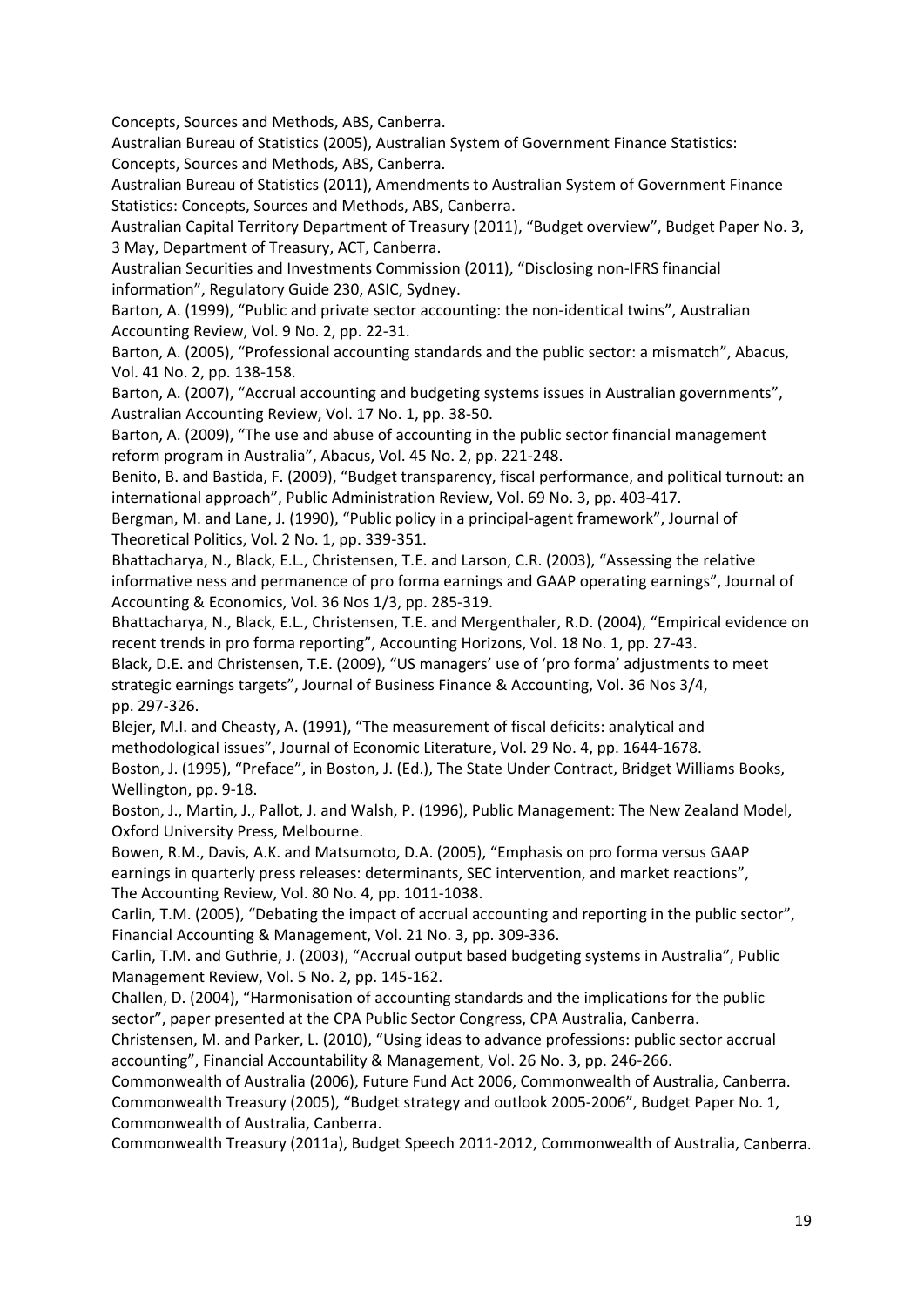Commonwealth Treasury (2011b), "Budget strategy and outlook 2011‐2012", Budget Paper No. 1, Commonwealth of Australia, Canberra.

Easterley, W. (1999), "When is fiscal adjustment an illusion?", Economic Policy, Vol. 14 No. 1, pp. 57‐ 74.

Eisenhardt, K.M. (1989), "Agency theory: an assessment and review", Academy of Management Review, Vol. 14 No. 1, pp. 57‐74.

Ellwood, S. and Newberry, S. (2006), "A bridge too far: a common conceptual framework for commercial and public benefit entities", Accounting and Business Research, Vol. 36 No. 1, pp. 19‐32. Ernst and Young. (2007), Reported Earnings: Trends, Analysis and Predictions, Ernst and Young, Sydney.

Financial Reporting Council (2002), FRC Bulletin 2002/5, FRC, Canberra.

Financial Services Institute of Australia (Finsia) and the Australian Institute of Company Directors (AICD) (2008), Underlying Profit: A Discussion Paper on the Reporting of Non‐Statutory Financial Information, Finsia and AICD, Sydney.

Financial Services Institute of Australia (Finsia) and the Australian Institute of Company Directors (AICD) (2009), Underlying Profit: Principles for Reporting of Non‐Statutory Financial Information, Finsia and AICD, Sydney.

Future Fund (2006), Future Fund Annual Report 2005‐2006, Future Fund Management Agency, Canberra.

Future Fund (2011), Future Fund Annual Report 2010‐2011, Future Fund Management Agency, Canberra.

Government of South Australia (2011), "Budget statement", Budget Paper No. 3, 9 June, State of South Australia, Adelaide.

Government of Western Australia (2011), "Treasurer's budget speech", Budget Paper No. 1, State of Western Australia, Perth.

Guthrie, J. (1998), "Application of accrual accounting in the Australian public sector: rhetoric or reality?", Financial Accountability & Management, Vol. 14 No. 1, pp. 1‐19.

Guthrie, J., Parker, L. and English, L.M. (2003), "A review of new public management change in Australia", Australian Accounting Review, Vol. 13 No. 2, pp. 3‐9.

Hawke, L. and Wanna, J. (2010), "Australia after budgetary reform: a lapsed pioneer or decorative architect?", in Wanna, J., Jensen, L. and de Vries, J. (Eds), The Reality of Budgetary Reform in OECD Nations: Trajectories and Consequences, Edward Elgar Publishing, Cheltenham, pp. 65‐90.

Higgins, C. and Borthwick, D. (1990), "The role of central agencies", in Galligan, B., Nethercote, J.R. and Walsh, C. (Eds), Decision Making in Australian Government: The Cabinet and Budget Processes, Centre for Research on Federal Financial Relations and Royal Australian Institute of Public Administration, Canberra, pp. 43‐61.

Hood, C. (1991), "A public management for all seasons", Public Administration, Vol. 69 No. 1, pp. 3 19.

Hood, C. (2001), "Transparency", in Clarke, P.B. and Foweraker, J. (Eds), Encyclopedia of Democratic Thought, Rutledge, London, pp. 700‐705.

International Monetary Fund (2001), Government Finance Statistics Manual 2001, IMF, Washington, DC.

International Public Sector Accounting Standards Board (2005), Research Report: International Public Sector Accounting Standards (IPSASs) and Statistical Bases of Financial Reporting: An Analysis of Differences and Recommendations for Convergence, International

Federation of Accountants, New York, NY.

Irwin, T.C. (2012), "Accounting devices and fiscal illusions", IMF Staff Discussion Note SDN/12/02, International Monetary Fund, Washington, DC.

Jensen, L. and Wanna, J. (2003), "Conclusion: better guardians?", in Wanna, J., Jensen, L. and de Vries, J. (Eds), Controlling Public Expenditure, Edward Elgar Publishing, Cheltenham, pp. 251‐270.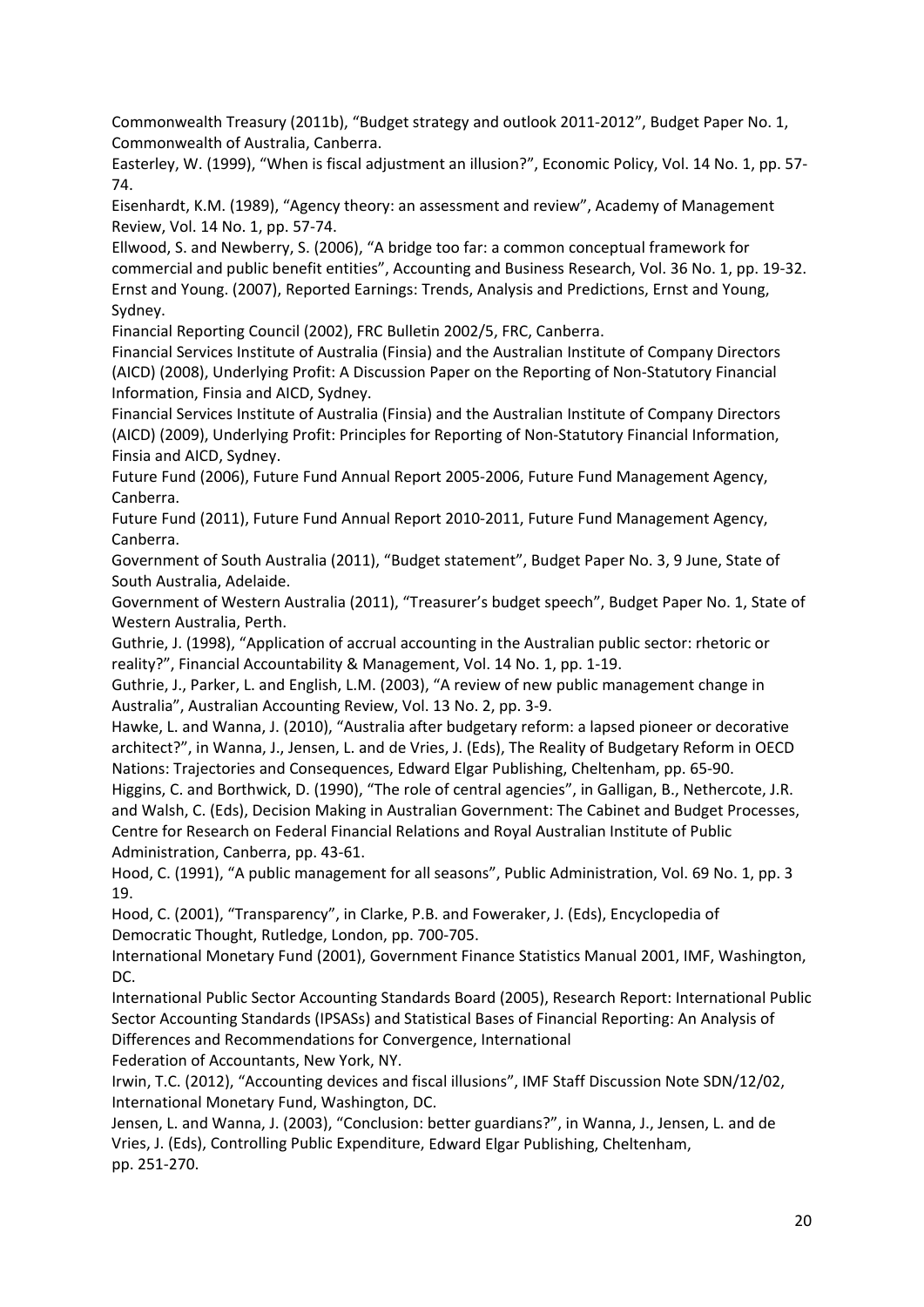Kasdin, S. (2010), "Reinventing reforms: how to improve program management using performance measures really", Public Budgeting & Finance, Vol. 30 No. 3, pp. 51‐78.

King, A. (2009), "Moment of truth", BRW, 6‐12 August, p. 48.

Kober, R., Lee, J. and Ng, J. (2010), "Mind your accruals: perceived usefulness of financial information in the Australian public sector accounting system", Financial Accountability & Management, Vol. 26 No. 3, pp. 267‐298.

Kober, R., Lee, J. and Ng, J. (2013), "GAAP, GFS and AASB 1049: perceptions of public sector stakeholders", Accounting and Finance, Vol. 53 No. 2, pp. 471‐496.

Koen, V. and van den Noord, P. (2005), "Fiscal gimmickry in Europe: one‐off measures and creative accounting", OECD Economics Department Working Paper No. 417, OECD Publishing, Paris.

KPMG Australia (2010a), Underlying Profits Survey Report 2008/09, KPMG Australia, Sydney.

KPMG Australia (2010b), Underlying Profits Report FY10, KPMG Australia, Sydney.

KPMG Australia (2011), Underlying Profits Report 2011, KPMG Australia, Sydney.

Lapsley, I. (2009), "New public management: the cruelest invention of the human spirit?", Abacus, Vol. 45 No. 1, pp. 1‐21.

Lapsley, I., Mussari, R. and Paulsson, G. (2009), "On the adoption of accrual accounting in the public sector: a self-evident and problematic reform", European Accounting Review, Vol. 18 No. 4, pp. 719-723.

Lougee, B.A. and Marquardt, C.A. (2004), "Earnings informativeness and strategic disclosure: an empirical examination of 'pro forma' earnings", The Accounting Review, Vol. 79 No. 3, pp. 769‐795. March, J.G. and Olsen, J.P. (1989), Rediscovering Institutions: The Organizational Basis of Politics, Free Press, New York, NY.

Marques, A. (2006), "SEC interventions and the frequency and usefulness of non‐GAAP financial measures", Review of Accounting Studies, Vol. 11 No. 4, pp. 549‐574.

Moe, T.M. (1984), "The new economics of organization", American Journal of Political Science, Vol. 28 No. 4, pp. 739‐777.

New South Wales Treasury (2011), "Budget speech 2011‐2012", Budget Paper No. 1, State of New South Wales, Sydney.

Newberry, S. (2001), "Public‐sector accounting: a common reporting framework?", Australian Accounting Review, Vol. 11 No. 1, pp. 2‐7.

Northern Territory Treasury (2011), "Speech and appropriation bill 2011‐2012", Budget Paper No. 1, Northern Territory Treasury, Darwin.

Parliament of Tasmania (2005), "Budget overview 2005‐2006", Budget Paper No. 1, Department of Treasury and Finance, State of Tasmania, Hobart.

Parliament of Tasmania (2011), "The budget", Budget Paper No. 1, State of Tasmania, Hobart. Public Sector Accounting Standards Board (1998), AAS 31: Financial Reporting by Governments, Australian Accounting Research Foundation, Melbourne.

Queensland Government (2011), "Budget speech 2011‐2012", Budget Paper No. 1, State of Queensland, Brisbane.

Robinson, M. (2002), "Financial control in Australian government budgeting", Public Budgeting & Finance, Spring, Chicago, pp. 80‐93.

Ross, S.A. (1973), "The economic theory of agency: the principal's problem", American Economic Review, Vol. 63 No. 2, pp. 134‐139.

Schick, A. (2003), "The role of fiscal rules in budgeting", OECD Journal on Budgeting, Vol. 3 No. 3, pp. 7‐34.

United Nations (1993), System of National Accounts 1993, United Nations Statistics Division, New York, NY.

Victorian Department of Treasury and Finance (2011), "2011‐2012 Treasurer's budget speech", Budget Paper No. 1, State of Victoria, Melbourne.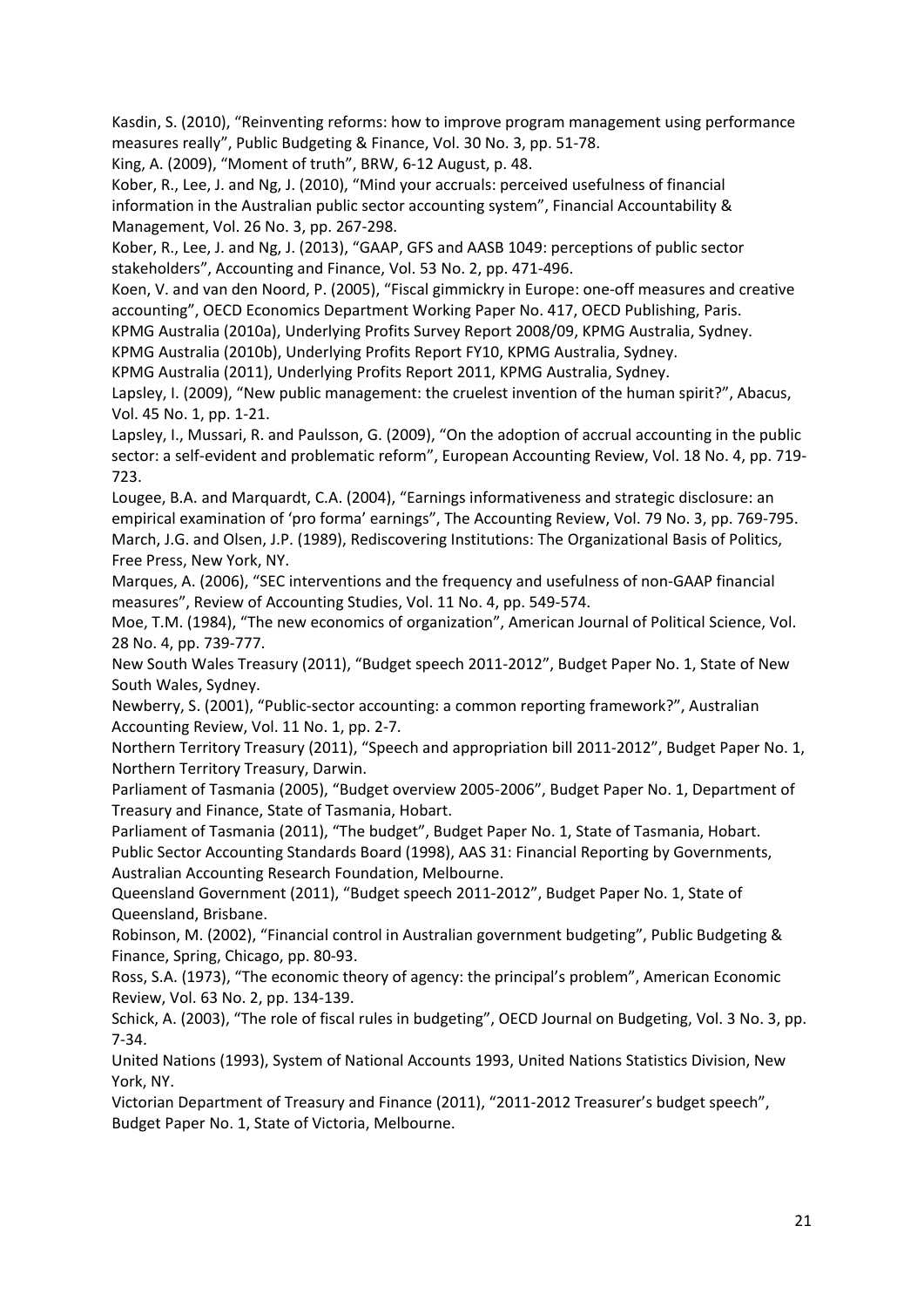Wanna, J. (2010a), "Investigating the reality of reform in modern budgeting", in Wanna, J., Jensen, L. and de Vries, J. (Eds), The Reality of Budgetary Reform in OECD Nations: Trajectories and Consequences, Edward Elgar Publishing, Cheltenham, pp. 1‐17.

Wanna, J. (2010b), "The work in progress of budgetary reform", in Wanna, J., Jensen, L. and de Vries, J. (Eds), The Reality of Budgetary Reform in OECD Nations: Trajectories and Consequences, Edward Elgar Publishing, Cheltenham, pp. 281‐298.

Wines, G. and Scarborough, H. (2006), "Behind the headlines: an analysis of Australian commonwealth, state and territory budget balance numbers", Accounting, Accountability & Performance, Vol. 12 No. 2, pp. 82‐122.

#### **Further reading**

Challen, D. and Jeffrey, C. (2003), "Harmonisation of government finance statistics and generally accepted accounting principles", Australian Accounting Review, Vol. 13 No. 2, pp. 48‐53.

#### **Corresponding author**

Graeme Wines can be contacted at: graeme.wines@deakin.edu.au